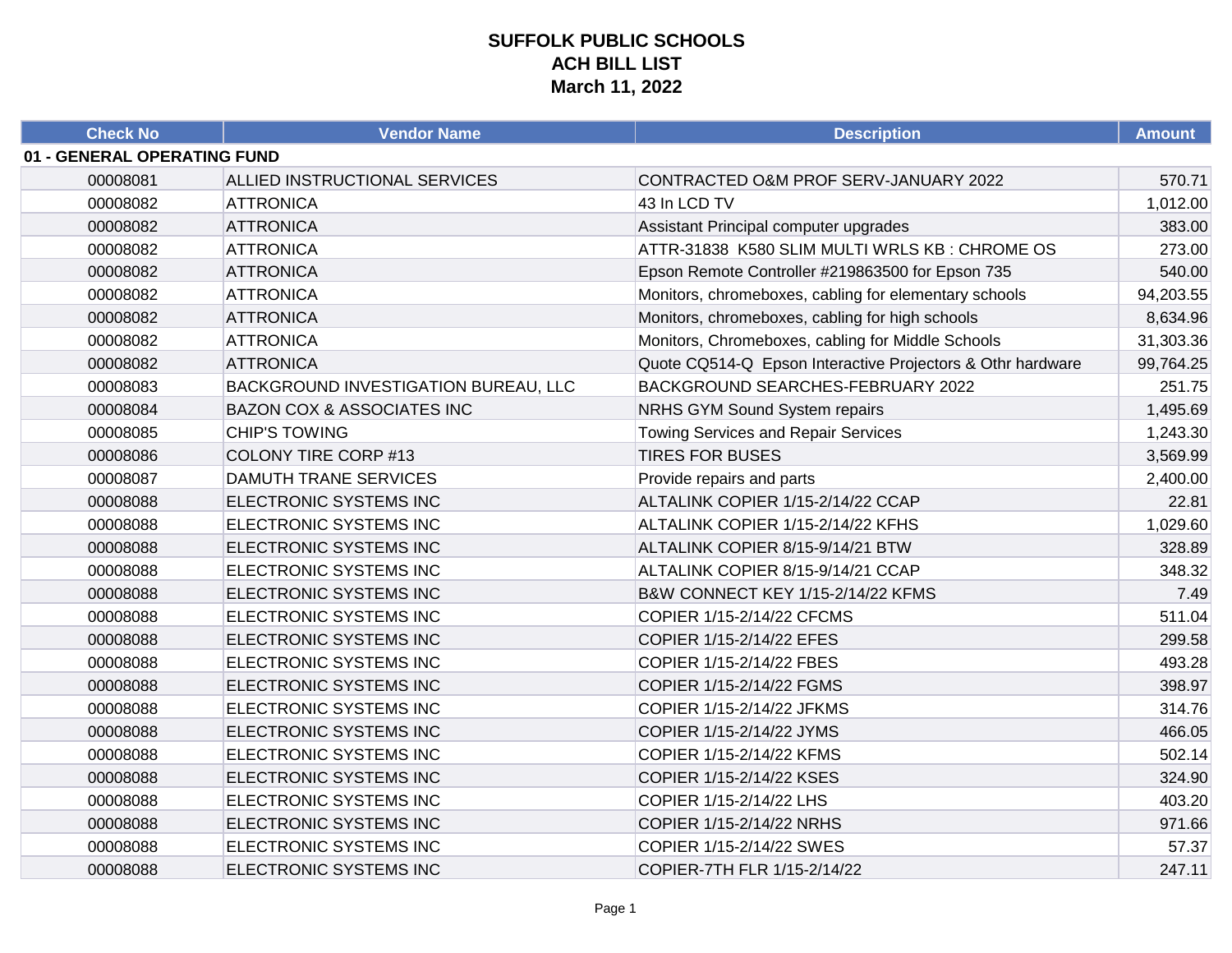| <b>Check No</b> | <b>Vendor Name</b>                   | <b>Description</b>                                 | <b>Amount</b> |
|-----------------|--------------------------------------|----------------------------------------------------|---------------|
| 00008088        | ELECTRONIC SYSTEMS INC               | EZ390 LEDGER 1/15-2/14/22 JFKMS                    | 6.07          |
| 00008088        | ELECTRONIC SYSTEMS INC               | EZ390 LEDGER DUPLICATO 1/15-2/14/22 KFHS           | 3.74          |
| 00008088        | ELECTRONIC SYSTEMS INC               | PRINTER 1/15-2/14/22 CFCMS                         | 2.25          |
| 00008088        | ELECTRONIC SYSTEMS INC               | PRINTER 1/15-2/14/22 MBES                          | 6.83          |
| 00008088        | ELECTRONIC SYSTEMS INC               | PRINTER AT FBES 1/15-2/14/22 FBES                  | 12.45         |
| 00008088        | ELECTRONIC SYSTEMS INC               | PRINTERS 1/15-2/14/22 EFES                         | 27.96         |
| 00008088        | ELECTRONIC SYSTEMS INC               | PRINTERS 1/15-2/14/22 FGMS                         | 9.65          |
| 00008088        | ELECTRONIC SYSTEMS INC               | PRINTERS 1/15-2/14/22 JFKMS                        | 6.45          |
| 00008088        | ELECTRONIC SYSTEMS INC               | PRINTERS 1/15-2/14/22 JYMS                         | 2.98          |
| 00008088        | ELECTRONIC SYSTEMS INC               | PRINTERS 1/15-2/14/22 NRHS                         | 246.36        |
| 00008088        | ELECTRONIC SYSTEMS INC               | PRINTERS 1/15-2/14/22 NRHS                         | 34.59         |
| 00008088        | ELECTRONIC SYSTEMS INC               | RZ990 PRINTER DUPLICATOR 1/15-2/14/22 PS           | 1.51          |
| 00008088        | ELECTRONIC SYSTEMS INC               | VERSALINK 1/15-2/14/22 KSES                        | 6.80          |
| 00008088        | ELECTRONIC SYSTEMS INC               | WORKGROUP LASER 1/15-2/14/22 KFHS                  | 11.77         |
| 00008088        | ELECTRONIC SYSTEMS INC               | XEROX COLOR 70 PRINT SHOP 1/15-2/14/22             | 381.84        |
| 00008088        | ELECTRONIC SYSTEMS INC               | XEROX D95CP COPIER 1/15-2/14/22 MBES               | 10.57         |
| 00008088        | ELECTRONIC SYSTEMS INC               | XEROX PHASER PRINTER 1/15-2/14/22 SWES             | 2.41          |
| 00008089        | EPLUS TECHNOLOGY, INC                | AIR-AP1562I-B-K9 802.11AC W2 LP OUTDR AP ANT B REG | 524.01        |
| 00008090        | <b>I&amp;M SHUTTLE AND TRANSPORT</b> | STUDENT TRANSPORT-FEBRUARY 2022                    | 950.00        |
| 00008091        | JAMES RIVER SOLUTIONS, LLC           | BUS FUEL-1493 GAL-TW                               | 4,549.98      |
| 00008091        | JAMES RIVER SOLUTIONS, LLC           | BUS FUEL-1718.3 GAL-SWES                           | 5,945.40      |
| 00008091        | JAMES RIVER SOLUTIONS, LLC           | BUS FUEL-1730.8 GAL-SWES                           | 5,137.08      |
| 00008091        | JAMES RIVER SOLUTIONS, LLC           | BUS FUEL-2900.1 GAL-JYMS                           | 10,925.96     |
| 00008091        | JAMES RIVER SOLUTIONS, LLC           | BUS FUEL-4228.3 GAL-KFHS                           | 13,082.12     |
| 00008091        | JAMES RIVER SOLUTIONS, LLC           | FUEL-1401.4 GAL-MAINTENANCE                        | 4,038.03      |
| 00008091        | JAMES RIVER SOLUTIONS, LLC           | HEATING OIL-500.6 GAL-MAINTENANCE                  | 1,551.02      |
| 00008092        | LAKELAND HIGH SCHOOL                 | <b>JROTC REIMBURSEMENT</b>                         | 887.50        |
| 00008093        | LPR AIRPORT EXPRESS                  | HOMELESS TRANSPORTATION-FEB 2022                   | 1,950.70      |
| 00008093        | LPR AIRPORT EXPRESS                  | HOMELESS TRANSPORTATION-JAN 2022                   | 1,214.85      |
| 00008093        | <b>LPR AIRPORT EXPRESS</b>           | Transportation services for 2021-22 school year.   | 5,766.24      |
| 00008094        | NANSEMOND RIVER HIGH SCHOOL          | <b>JROTC REIMBURSEMENT</b>                         | 1,807.87      |
| 00008095        | <b>NOWCARE PHYSICIANS</b>            | RANDOM TESTING-FEBRUARY 2022                       | 360.00        |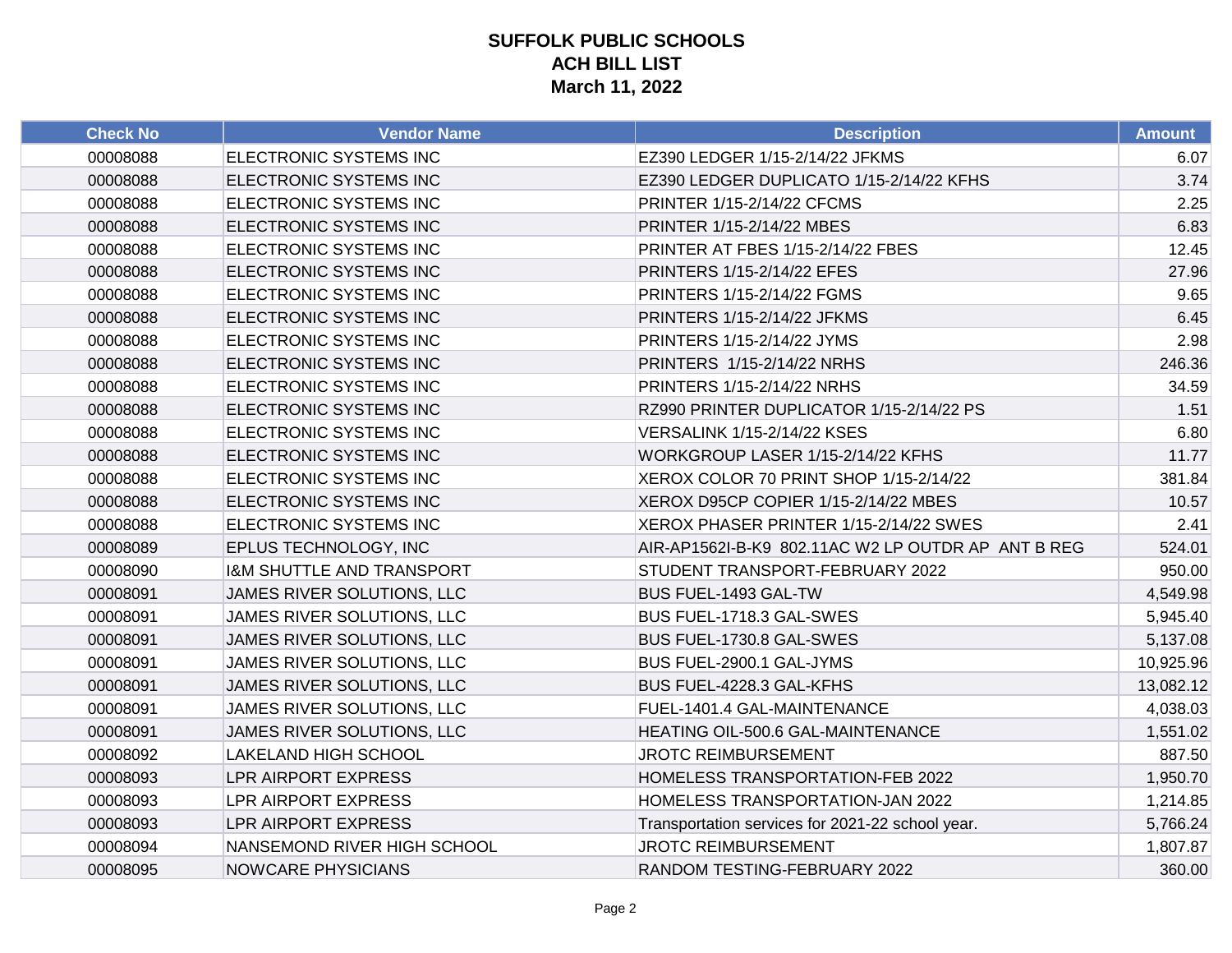| <b>Check No</b> | <b>Vendor Name</b>                     | <b>Description</b>                                             | <b>Amount</b> |
|-----------------|----------------------------------------|----------------------------------------------------------------|---------------|
| 00008096        | PLAN BEE ACADEMY                       | Transportation for 2021-22 sch yr                              | 975.00        |
| 00008097        | <b>PROCHEM</b>                         | 7 CASES REMOVE-OX/4 PAILS ASSAULT-TRANSP                       | 1,484.66      |
| 00008098        | RUSSELL, DENISE M                      | MOVIE GIFT CERTF FOR ZOO SCAVNGR HUNT                          | 80.00         |
| 00008099        | <b>SCHOOL SPECIALTY, LLC</b>           | Carpets For Kids A to Z Animals Rug                            | 2,351.76      |
| 00008099        | SCHOOL SPECIALTY, LLC                  | Materials and Supplies for fine and performing arts            | 4,910.84      |
| 00008099        | <b>SCHOOL SPECIALTY, LLC</b>           | Provide teacher gift cards                                     | 2,856.33      |
| 00008100        | <b>SECURED NETWORK SOLUTIONS</b>       | Fiber Projects per attached quotes                             | 30,322.50     |
| 00008101        | SHRED-IT-USA                           | <b>Shredding services</b>                                      | 208.29        |
| 00008102        | SONNY MERRYMAN INC                     | <b>REPAIRS TO BUS 408</b>                                      | 4,222.45      |
| 00008102        | <b>SONNY MERRYMAN INC</b>              | REPAIRS TO BUS 421                                             | 5,435.07      |
| 00008102        | SONNY MERRYMAN INC                     | <b>REPAIRS TO BUS 47</b>                                       | 172.10        |
| 00008103        | THE COLLEGE & CAREER ACADEMY AT PRUDEN | CATERING-RESTORATIVE PRACTICES-FEB 2022                        | 600.00        |
| 00008104        | VERITIV OPERATING CO, FORMERLY XPEDX   | 19-01PV-05 KPN and 1GPA bids - Janitorial Supplies             | 5,000.00      |
| 00008104        | VERITIV OPERATING CO, FORMERLY XPEDX   | 1GPA Contract - Materials & Supplies                           | 1,580.82      |
| 00008104        | VERITIV OPERATING CO, FORMERLY XPEDX   | JANITORIAL-BALANCE ON PO 220205                                | 6,434.94      |
| 00008104        | VERITIV OPERATING CO, FORMERLY XPEDX   | Cleaning products for Johnson J-Fill dispenser for 2021 - 2022 | 1,763.51      |
| 00008104        | VERITIV OPERATING CO, FORMERLY XPEDX   | Cleaning products for Johnson J Fill dispenser for 2021 - 2022 | 1,606.79      |
| 00008105        | <b>XEROX CORPORATION</b>               | COPIER SER# 3AG-890901 12/30-1/30/22 OAK                       | 26.33         |
| 00008105        | <b>XEROX CORPORATION</b>               | COPIER SER# 3AG-891062 12/23-1/23/22 CES                       | 11.34         |
| 00008105        | <b>XEROX CORPORATION</b>               | COPIER SER# 8TB-653478 12/23-1/23/22 CES                       | 57.31         |
| 00008105        | <b>XEROX CORPORATION</b>               | COPIER SER# 8TB-653480 12/30-1/30/22 OAK                       | 61.72         |
| 00008105        | <b>XEROX CORPORATION</b>               | COPIER SER# EHQ-229413 12/26-1/23/22 TRA                       | 12.07         |
| 00008105        | <b>XEROX CORPORATION</b>               | COPIER SER# EHQ-231580 12/30-1/30/22 NRH                       | 54.48         |
| 00008105        | <b>XEROX CORPORATION</b>               | COPIER SER# EHQ-231861 12/26-1/23/22 NRH                       | 45.01         |
| 00008105        | <b>XEROX CORPORATION</b>               | COPIER SER# EHQ-232097 12/26-1/23/22 SPE                       | 24.64         |
| 00008105        | <b>XEROX CORPORATION</b>               | COPIER SER# ELQ-514835 12/30-1/30 TRANSP                       | 38.19         |
| 00008105        | <b>XEROX CORPORATION</b>               | COPIER SER# Y4X-934175 12/30-1/30/22 SWE                       | 24.56         |
| 00008105        | <b>XEROX CORPORATION</b>               | COPIER SER# Y4X-934353 12/30-1/30/22 OAK                       | 16.84         |
| 00008105        | <b>XEROX CORPORATION</b>               | COPIER SER# Y4X-934354 12/23-1/23/22 CES                       | 44.19         |
| 00008105        | <b>XEROX CORPORATION</b>               | COPIER SER# Y4X-934739 12/30-1/30/22 SWE                       | 24.56         |
| 00008105        | <b>XEROX CORPORATION</b>               | COPIER SER# Y4X-935126 12/23-1/23/22 CES                       | 10.11         |
| 00008105        | <b>XEROX CORPORATION</b>               | COPIER SER# Y4X-935141 12/30-1/30/22 SWE                       | 14.08         |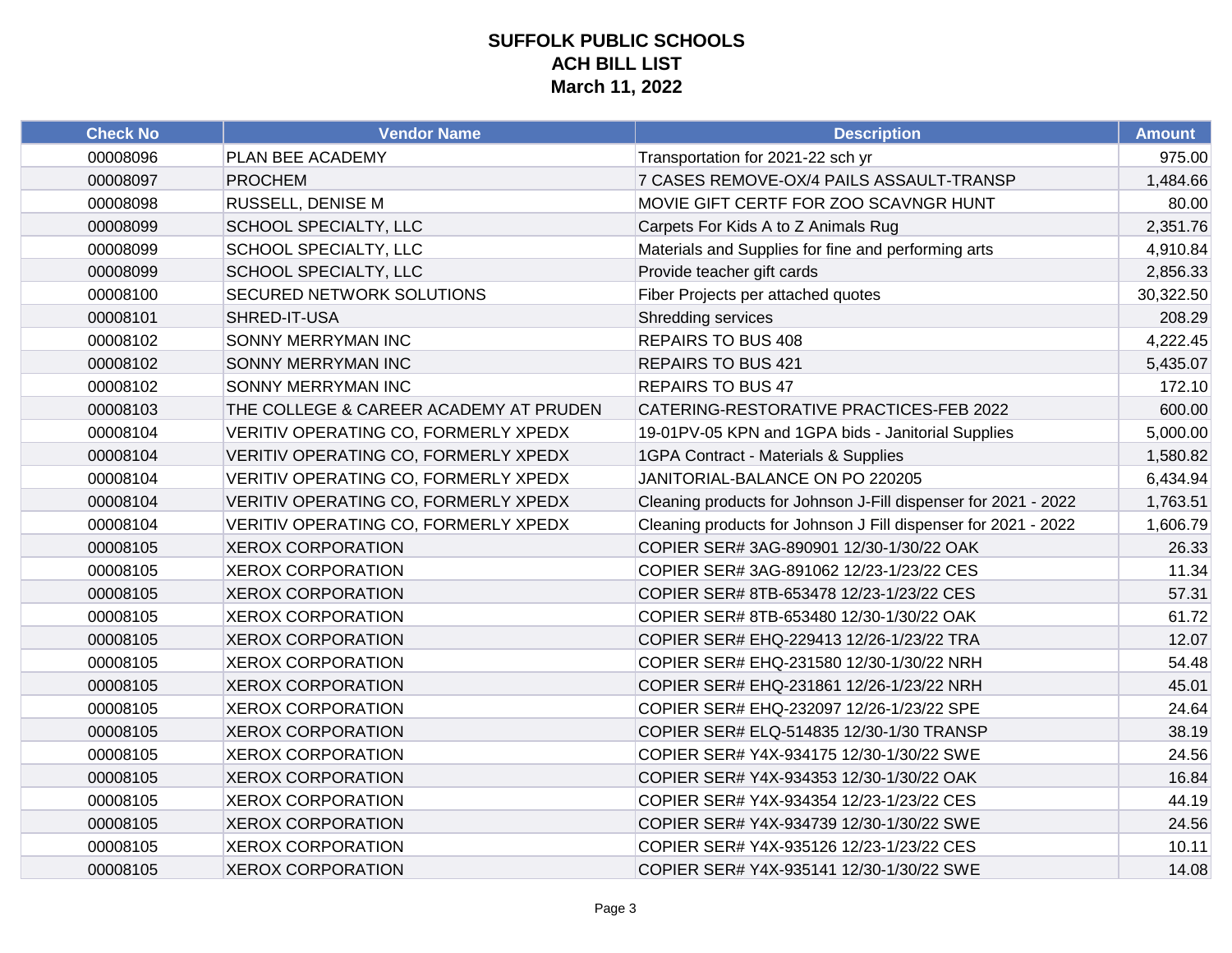| <b>Check No</b> | Vendor Name               | <b>Description</b>                       | <b>Amount</b> |
|-----------------|---------------------------|------------------------------------------|---------------|
| 00008105        | XEROX CORPORATION         | COPIER SER# Y4X-935380 12/23-1/23/22 CES | 28.45         |
| 00008105        | <b>XEROX CORPORATION</b>  | COPIER SER# Y4X-935381 12/23-1/23/22 CES | 30.54         |
| 00008105        | <b>IXEROX CORPORATION</b> | PRIMELINK SER# ECQ-669931 12/30-1/30 PS  | 422.56        |
| 00008105        | <b>XEROX CORPORATION</b>  | PRIMELINK SER# ECQ-670483 12/30-1/30 PS  | 517.56        |
| 00008105        | <b>XEROX CORPORATION</b>  | PRIMELINK SER# ECQ-670683 JAN 2022 PS    | 517.56        |
|                 |                           |                                          | 383,824.88    |

| <b>Check No</b>  | <b>Vendor Name</b>      | <b>Description</b>                                          | <b>Amount</b> |
|------------------|-------------------------|-------------------------------------------------------------|---------------|
| 02 - GRANTS FUND |                         |                                                             |               |
| 00008077         | <b>ATTRONICA</b>        | ATTR-31444 HP Z2 G5 WSt I7-10700 16GB 512GB SSD             | 4,731.00      |
| 00008077         | <b>ATTRONICA</b>        | Installation of interactive Whiteboard System               | 932.00        |
| 00008077         | <b>ATTRONICA</b>        | Installation of Interactive whiteboard systen               | 9,875.37      |
| 00008077         | <b>ATTRONICA</b>        | Interactive Projector Board magnetic 5'x8' & misc materials | 4,791.63      |
| 00008077         | <b>ATTRONICA</b>        | Interactive Projector Board Magnetic 5'x8' misc materials   | 641.00        |
| 00008078         | <b>CONNER, JENNIFER</b> | <b>REIMB PROF DEV BOOKS</b>                                 | 34.98         |
| 00008079         | PROCARE THERAPY, INC    | CONTRACTED SCH PSYCHOLOGIST                                 | 13,295.30     |
| 00008079         | PROCARE THERAPY, INC    | CONTRACTED SLP THERAPY - A. UPDIKE                          | 5,425.05      |
| 00008079         | PROCARE THERAPY, INC    | CONTRACTED SLP THERAPY - F. DILL                            | 1,103.40      |
| 00008079         | PROCARE THERAPY, INC    | CONTRACTED SLP THERAPY - J. WILLIAMS                        | 1,912.56      |
| 00008079         | PROCARE THERAPY, INC    | CONTRACT SP ED TEACHER - KEENE                              | 1,200.00      |
| 00008079         | PROCARE THERAPY, INC    | CONTRACT SP ED TEACHER - MCCOY                              | 7,312.50      |
| 00008080         | <b>SOLIANT HEALTH</b>   | CONTRACTED SLP THERAPY - JONES&LANZILLO                     | 12,881.25     |
| 00008080         | <b>SOLIANT HEALTH</b>   | CONTR SLP THERAPY-UNDERWD, WENTWRTH&JOHNS                   | 25,237.50     |
|                  |                         |                                                             | 89,373.54     |
|                  |                         | <b>GRAND TOTAL</b>                                          | 473,198.42    |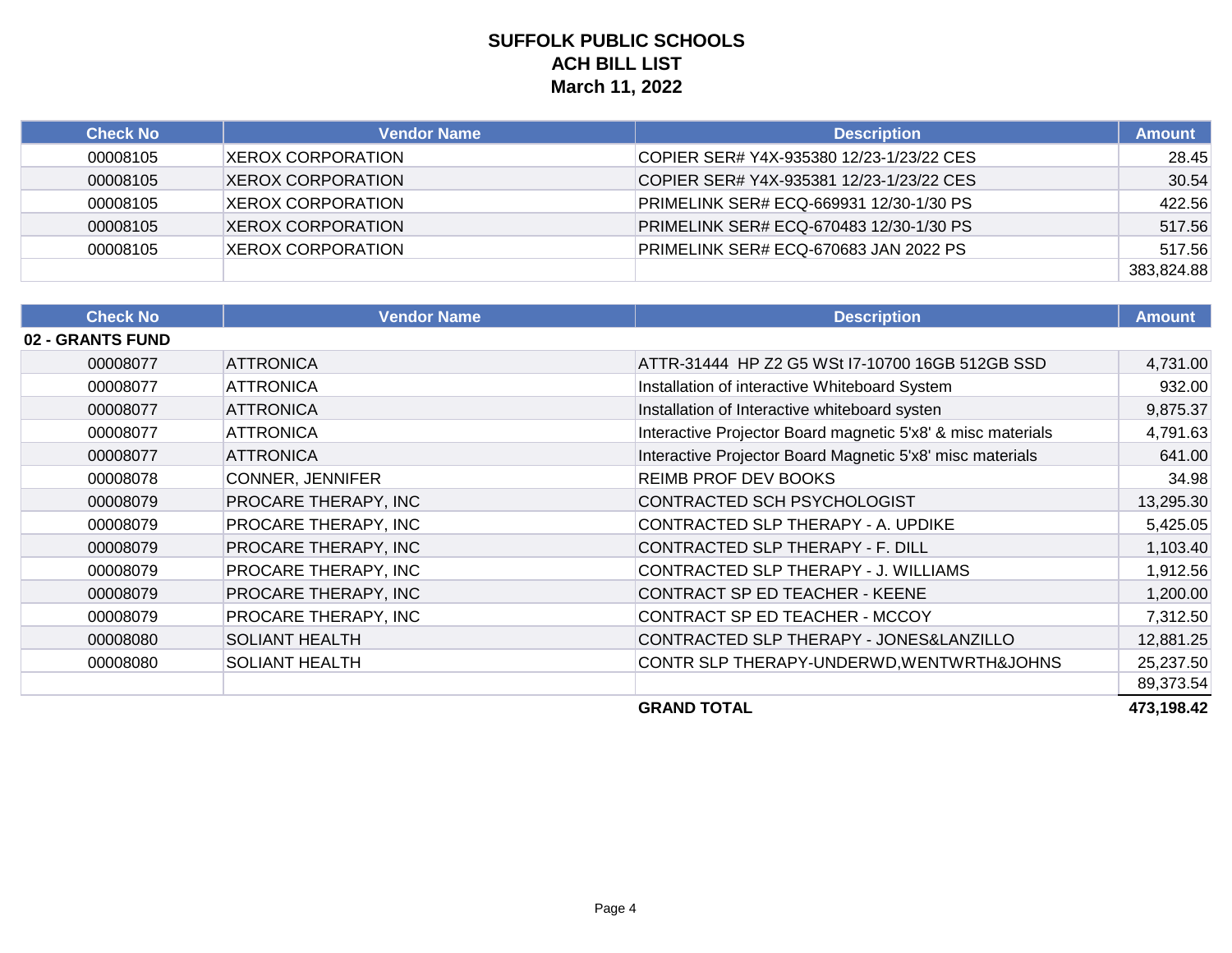### **SUFFOLK PUBLIC SCHOOLS ACH BILL LIST (FOOD SERVICE) March 11, 2022**

| <b>Check No</b>         | <b>Vendor Name</b>               | <b>Description</b>                 | <b>Amount</b> |
|-------------------------|----------------------------------|------------------------------------|---------------|
| 03 - FOOD SERVICES FUND |                                  |                                    |               |
| 00008166                | <b>BROOKWOOD FARMS</b>           | <b>FOOD</b>                        | 6,400.00      |
| 00008167                | <b>BULL'S EYE BRANDS INC</b>     | <b>FOOD</b>                        | 29,283.06     |
| 00008167                | <b>BULL'S EYE BRANDS INC</b>     | MATERIALS AND SUPPLIES KFHS        | 13,514.00     |
| 00008167                | <b>BULL'S EYE BRANDS INC</b>     | MATERIALS AND SUPPLIES NRHS        | 13,514.00     |
| 00008168                | DFA DAIRY BRANDS CORPORATE, LLC  | <b>FOOD</b>                        | 37,742.34     |
| 00008169                | ELECTRONIC SYSTEMS INC           | <b>PURCHASED SERVICES</b>          | 224.00        |
| 00008170                | NATIONAL FOOD GROUP, INC         | <b>FOOD</b>                        | 39,728.00     |
| 00008171                | RICHMOND RESTAURANT SERVICE      | <b>FOOD</b>                        | 153,301.04    |
| 00008172                | RIVERSIDE PAPER SUPPLY CO        | MATERIALS AND SUPPLIES BTW         | 1,367.82      |
| 00008172                | RIVERSIDE PAPER SUPPLY CO        | MATERIALS AND SUPPLIES CES         | 2,492.62      |
| 00008172                | RIVERSIDE PAPER SUPPLY CO        | MATERIALS AND SUPPLIES CFCMS       | 2,667.39      |
| 00008172                | RIVERSIDE PAPER SUPPLY CO        | MATERIALS AND SUPPLIES EFES        | 2,602.76      |
| 00008172                | RIVERSIDE PAPER SUPPLY CO        | MATERIALS AND SUPPLIES FBES        | 2,953.36      |
| 00008172                | RIVERSIDE PAPER SUPPLY CO        | <b>MATERIALS AND SUPPLIES FGMS</b> | 692.80        |
| 00008172                | RIVERSIDE PAPER SUPPLY CO        | MATERIALS AND SUPPLIES HES         | 4,348.32      |
| 00008172                | RIVERSIDE PAPER SUPPLY CO        | MATERIALS AND SUPPLIES JFK         | 481.86        |
| 00008172                | RIVERSIDE PAPER SUPPLY CO        | MATERIALS AND SUPPLIES JFKS        | 627.45        |
| 00008172                | RIVERSIDE PAPER SUPPLY CO        | MATERIALS AND SUPPLIES JYMS        | 1,684.68      |
| 00008172                | RIVERSIDE PAPER SUPPLY CO        | MATERIALS AND SUPPLIES KFHS        | 1,904.74      |
| 00008172                | RIVERSIDE PAPER SUPPLY CO        | MATERIALS AND SUPPLIES KFMS        | 914.68        |
| 00008172                | RIVERSIDE PAPER SUPPLY CO        | MATERIALS AND SUPPLIES KSES        | 1,584.53      |
| 00008172                | <b>RIVERSIDE PAPER SUPPLY CO</b> | MATERIALS AND SUPPLIES LHS         | 2,280.85      |
| 00008172                | RIVERSIDE PAPER SUPPLY CO        | MATERIALS AND SUPPLIES MBES        | 3,134.34      |
| 00008172                | RIVERSIDE PAPER SUPPLY CO        | MATERIALS AND SUPPLIES NPES        | 4,453.29      |
| 00008172                | RIVERSIDE PAPER SUPPLY CO        | MATERIALS AND SUPPLIES NRHS        | 4,382.91      |
| 00008172                | <b>RIVERSIDE PAPER SUPPLY CO</b> | <b>MATERIALS AND SUPPLIES NSES</b> | 1,958.80      |
| 00008172                | RIVERSIDE PAPER SUPPLY CO        | MATERIALS AND SUPPLIES OES         | 4,428.18      |
| 00008172                | RIVERSIDE PAPER SUPPLY CO        | MATERIALS AND SUPPLIES SES         | 1,650.28      |
| 00008173                | <b>TBS CAPITAL FUNDING</b>       | <b>FOOD</b>                        | 25,071.85     |
|                         |                                  |                                    | 365,389.95    |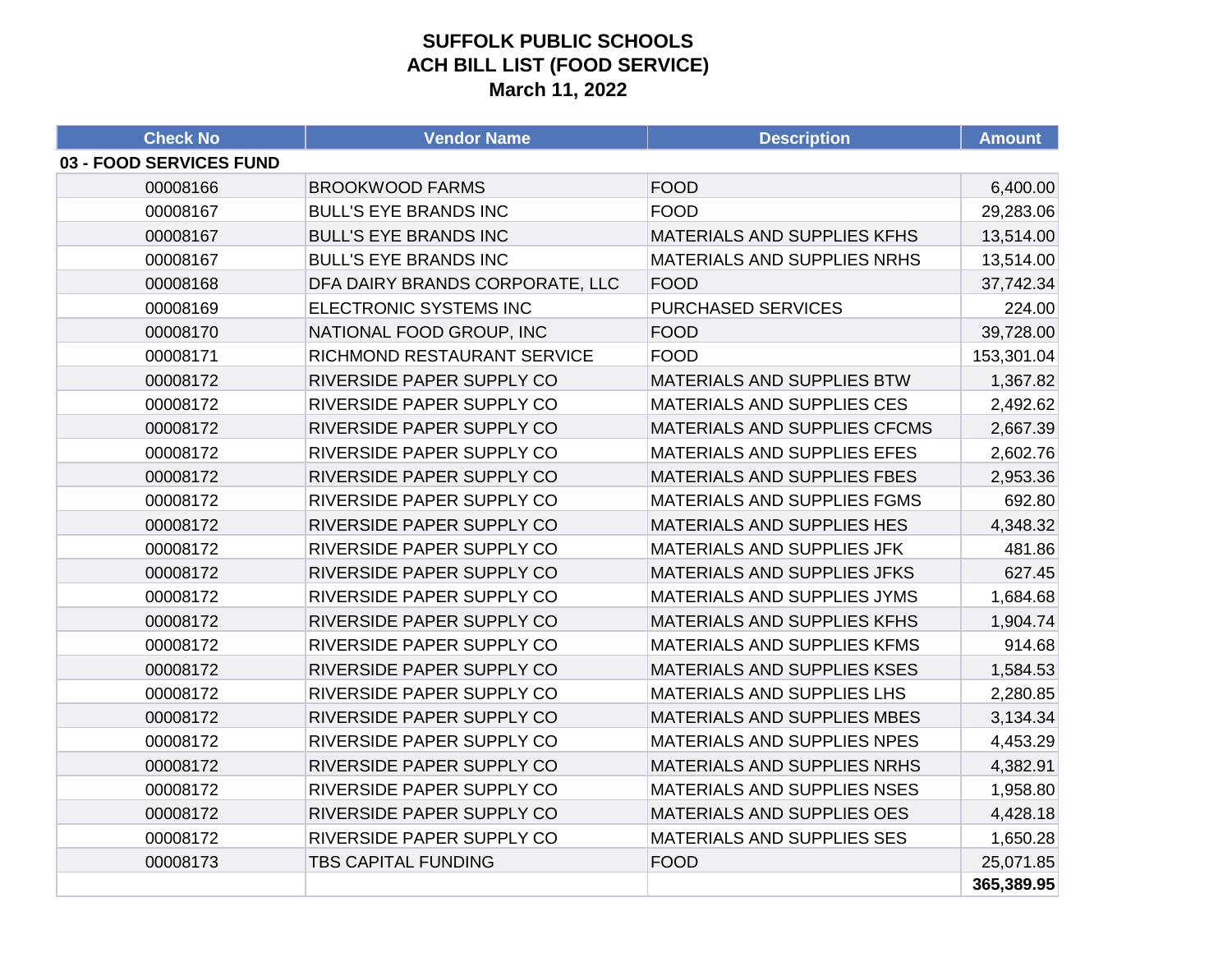| <b>Check No</b>             | Vendor Name                           | <b>Description</b>                                                 | <b>Amount</b> |
|-----------------------------|---------------------------------------|--------------------------------------------------------------------|---------------|
| 01 - GENERAL OPERATING FUND |                                       |                                                                    |               |
| 00121028                    | AMERICAN RED CROSS                    | ADULT/CPR FIRST AID 2/16/22-TRANS                                  | 336.00        |
| 00121029                    | ASSETGENIE, INC                       | BRACKET/TOUCHSCREEN BAL ON PO 210238                               | 1,846.35      |
| 00121029                    | ASSETGENIE, INC                       | L52563-001 11.6" WXGA HD 1366X768 MATTE 30 PIN CONN                | 7,349.05      |
| 00121029                    | ASSETGENIE, INC                       | NT116WHM-N21-VER8.0 11.6" WXGA HD 1366X768 30 PIN                  | 7,990.00      |
| 00121029                    | ASSETGENIE, INC                       | NT116WHM-N21-VER8.0 11.6" WXGA HD 1366X768 MAT 30                  | 7,990.00      |
| 00121030                    | AUSTIN, MARY J.                       | REFUND RETIREE HEALTH INS OVERPAYMENT                              | 516.14        |
| 00121031                    | <b>BSN SPORTS, LLC</b>                | QUOTE# 8067539 Uniforms Safety monitors                            | 129.80        |
| 00121031                    | <b>BSN SPORTS, LLC</b>                | QUOTE# 8067539 MBES                                                | 1,606.78      |
| 00121032                    | <b>COLONIAL WILLIAMSBURG HOTELS</b>   | MACPHERSON ROOM-VASCD                                              | 168.88        |
| 00121032                    | COLONIAL WILLIAMSBURG HOTELS          | <b>WHITLEY ROOM-VASCD</b>                                          | 168.88        |
| 00121033                    | <b>DOMINION VIRGINIA POWER</b>        | electricity                                                        | 9,938.09      |
| 00121034                    | <b>EMS LINQ INC</b>                   | <b>ACA Testing</b>                                                 | 175.00        |
| 00121034                    | <b>EMS LINQ INC</b>                   | ALIO M7 TAX FORMS & SHIPPING                                       | 466.90        |
| 00121035                    | GALLAGHER BENEFIT SERVICES, INC       | FEBRUARY 2022 CONSULTING SERVICES                                  | 6,250.00      |
| 00121036                    | <b>HEWLETT PACKARD</b>                | <b>LCD DISPLAY</b>                                                 | 154.12        |
| 00121037                    | <b>HRUBS</b>                          | WATER/SEWAGE                                                       | 40,732.93     |
| 00121038                    | <b>LINDENMEYR MUNROE</b>              | NAVIGATOR PREM PAPER FOR PRINT SHOP                                | 2,550.00      |
| 00121038                    | <b>LINDENMEYR MUNROE</b>              | PRINT SHOP MATERIALS                                               | 3,720.82      |
| 00121039                    | MAXIM HEALTHCARE SERVICES, INC        | CONTRACTED LPN 12/13-12/16/21                                      | 1,260.00      |
| 00121039                    | MAXIM HEALTHCARE SERVICES, INC        | CONTRACTED LPN 1/31-2/4/22                                         | 1,575.00      |
| 00121039                    | <b>MAXIM HEALTHCARE SERVICES, INC</b> | CONTRACTED LPN 2/14-2/17/22                                        | 1,260.00      |
| 00121039                    | MAXIM HEALTHCARE SERVICES, INC        | CONTRACTED LPN 2/7-2/11/22                                         | 1,440.00      |
| 00121039                    | <b>MAXIM HEALTHCARE SERVICES, INC</b> | CONTRACTED LPN 9/9-9/10/21                                         | 581.40        |
| 00121040                    | <b>MUSIC &amp; ARTS CENTER</b>        | #10601455<br>SPIRIT OF LIFE - SSAA                                 | 3.48          |
| 00121040                    | <b>MUSIC &amp; ARTS CENTER</b>        | #11472954<br>COME TRAVEL WITH ME (SAB)                             | 3.48          |
| 00121040                    | <b>MUSIC &amp; ARTS CENTER</b>        | #1306889<br>NINE HUNDRED MILES SAB                                 | 3.48          |
| 00121040                    | <b>MUSIC &amp; ARTS CENTER</b>        | #1314833<br>SINGABAHAMBAYO THREE PART MIXED/SAB                    | 3.48          |
| 00121040                    | <b>MUSIC &amp; ARTS CENTER</b>        | #1539872<br><b>CLIMB! SAB</b>                                      | 3.48          |
| 00121040                    | <b>MUSIC &amp; ARTS CENTER</b>        | #ECS 2540<br>A GIRLS GARDEN SAA                                    | 6.96          |
| 00121040                    | <b>MUSIC &amp; ARTS CENTER</b>        | OMNIA CONTRACT #R191201                                            | 3.48          |
| 00121041                    | NORFOLK PUBLIC SCHOOLS                | Estimated cost of 3 yearly invoices from SECEP for 2021-22 sch yr. | 125,889.26    |
| 00121041                    | NORFOLK PUBLIC SCHOOLS                | SECEP REMAINDER-3RD INV FOR 2021-2022                              | 265,778.22    |
| 00121041                    | NORFOLK PUBLIC SCHOOLS                | SECEP REMAINDER-3RD INV FOR 2021-2022                              | 630,093.54    |
| 00121042                    | R C PAVING COMPANY                    | <b>INSTALL STONE @ SWES</b>                                        | 16,885.80     |
| 00121043                    | <b>RECORE</b>                         | <b>GENERATOR MONTHLY SERV CCAP-MAR 2022</b>                        | 885.59        |
| 00121044                    | SUFFOLK EDUCATION FOUNDATION          | TWO TABLES-2022 SEF GALA FOR THE ARTS                              | 650.00        |
| 00121045                    | <b>T-MOBILE</b>                       | GPS FOR BUSES-FEBRUARY 2022                                        | 1,763.07      |
| 00121046                    | TIDEWATER THERAPY FOR CHILDREN        | SPEECH IEE-21002905                                                | 300.00        |
| 00121047                    | TRADEBE ENVIRONMENTAL SERVICE LLC     | DISPOSAL OF HAZARDOUS MATERIALS                                    | 11,784.50     |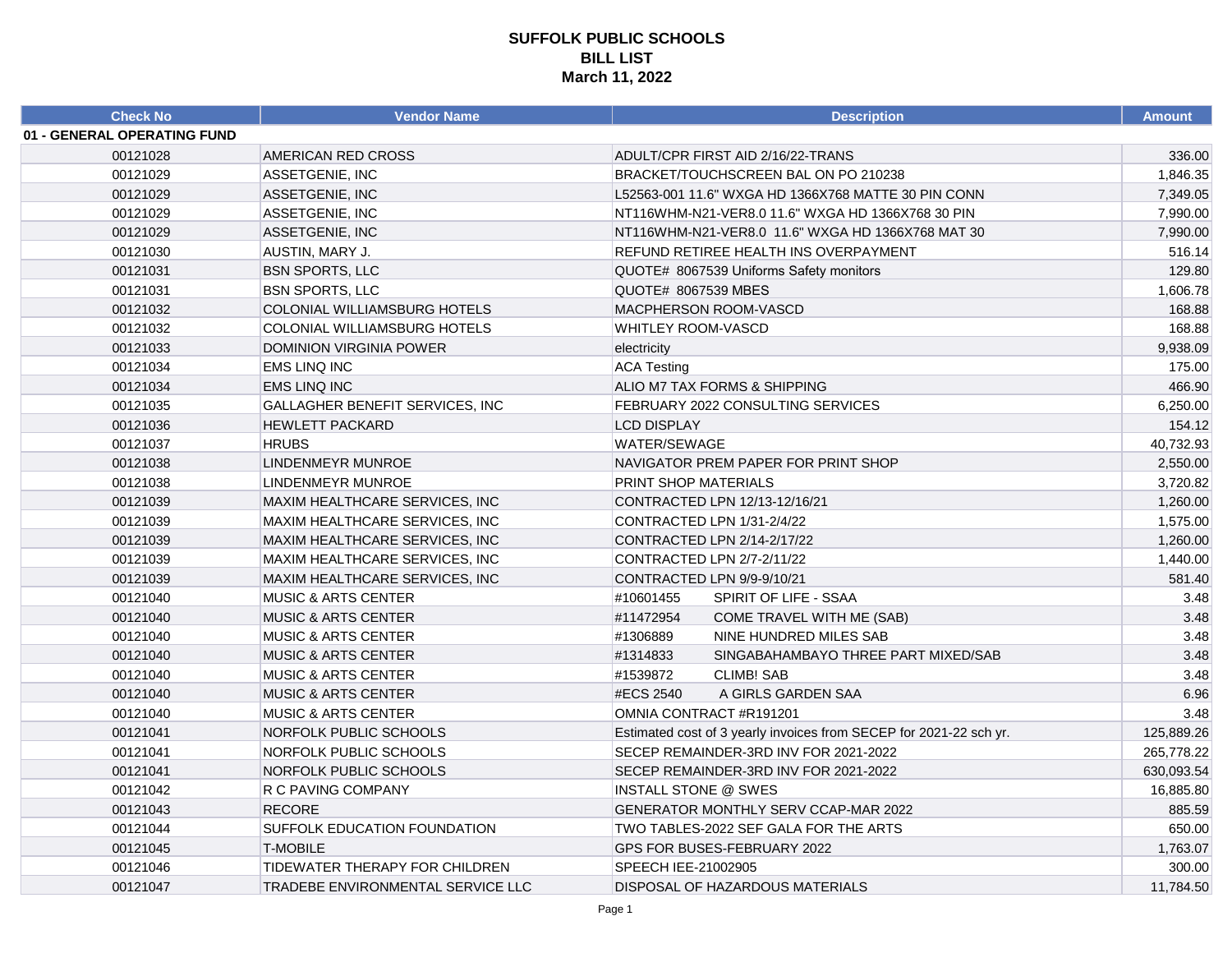| <b>Check No</b> | <b>Vendor Name</b>                      | <b>Description</b>                                 | <b>Amount</b> |
|-----------------|-----------------------------------------|----------------------------------------------------|---------------|
| 00121048        | TRANSFORMING EDUCATION, INC             | Provide services as outlined in attached proposal  | 22,033.33     |
| 00121049        | UNIFIRST CORPORATION                    | <b>CLEAN 3X5 MATS-OFFICE LOBBY</b>                 | 13.10         |
| 00121049        | UNIFIRST CORPORATION                    | Uniforms for mechanics                             | 112.30        |
| 00121049        | UNIFIRST CORPORATION                    | UNIFORM SHIRTS FOR BUILDING                        | 750.20        |
| 00121050        | UNIVERSITY OF VIRGINIA                  | Streamin3 program as outlined in attached proposal | 1,043.06      |
| 00121051        | VA DEPARTMENT SOCIAL SERVICES           | FINGERPRINT SEARCHES-FEBRUARY 2022                 | 486.00        |
| 00121052        | VA HEARING CONSULTANTS LLC              | EAR MOLD IMPRESSION/MEDI-SIL PLUS                  | 120.00        |
| 00121053        | VA NATURAL GAS CORP                     | gas                                                | 116,753.60    |
| 00121053        | VA NATURAL GAS CORP                     | Virginia Natural Gas                               | 385.73        |
| 00121054        | <b>WEST PAYMENT CENTER</b>              | DECEMBER 2021 INFORMATION CHARGES                  | 338.13        |
| 00121054        | <b>WEST PAYMENT CENTER</b>              | ONLINE/SOFWARE SUBSC FEBRUARY 2022                 | 395.85        |
| 00121055        | WISCONSIN CENTER FOR EDUCATION          | 2020 WIDA ELD STANDARDS/SHIPPING                   | 1,083.00      |
| 00121056        | WISCONSIN CENTER FOR EDUCATION RESEARCH | 71 WIDA ACCESS FOR ELLS TEST                       | 2,029.36      |
| 00121057        | <b>YMCA</b>                             | LANE USAGE 2/1-2/18/22 NRHS                        | 1,230.00      |
|                 |                                         |                                                    | 1,299,037.62  |

| <b>Check No</b>  | <b>Vendor Name</b>                      | <b>Description</b>                                         | <b>Amount</b> |
|------------------|-----------------------------------------|------------------------------------------------------------|---------------|
| 02 - GRANTS FUND |                                         |                                                            |               |
| 00121016         | AMERICAN DIABETES ASSOCIATION           | ADA - LUNCH & LEARN SERIES SERVICES                        | 523.34        |
| 00121017         | BOOMLEARNING.COM                        | 18 MEMBERSHIPS                                             | 1,140.00      |
| 00121018         | C M NORMAN, LLC                         | <b>TECH EQUIPMENT</b>                                      | 44,074.50     |
| 00121019         | DR CAROL TOLMAN                         | Standard Lit Kits                                          | 23,094.00     |
| 00121020         | EXPLORELEARNING REFLEX AND FRAX         | <b>REFLEX &amp; FRAX SUBSCRIPTIONS</b>                     | 3,795.00      |
| 00121021         | <b>HUBERT COMPANY</b>                   | 2 HALLWAY FOOD CARTS @ NPES                                | 4,219.70      |
| 00121022         | <b>ISM</b>                              | ISM STUDENT CENTERED SCHEDULING DESIGN WORKSHOP: KIM ASTON | 3,744.00      |
| 00121022         | <b>ISM</b>                              | ISM STUDENT CENTERED SCHEDULING WORKSHOPS FOR:             | 255.11        |
| 00121022         | <b>ISM</b>                              | MICHELLE HORTON, TRACY GRADY AND FRANCES CHAMBERS          | 3,956.89      |
| 00121023         | MAXIM HEALTHCARE SERVICES, INC          | CONTRACTED PSYCHOLOGIST - L. ISLER                         | 11,550.33     |
| 00121023         | MAXIM HEALTHCARE SERVICES, INC          | CONTRACTED SLP - D. WILKINSON                              | 3,307.50      |
| 00121024         | VA DEPARTMENT OF EDUCATION              | VIRTUAL VIRGINIA PROGRAM - SPRING 2022                     | 108,875.00    |
| 00121025         | VDH DIVISION OF PHARMACY SERVICES       | ALBUTEROL INHALERS                                         | 420.00        |
| 00121026         | <b>VERIZON</b>                          | Renewal of Wi-Fi Devices 111@39.99 per month for year      | 4,442.37      |
| 00121027         | WESTERN VIRGINIA PUBLIC EDUC CONSORTIUM | LET'S EXPLORE W/BOOKS ZOOM PD                              | 767.00        |
|                  |                                         |                                                            | 214, 164. 74  |
|                  |                                         | <b>GRAND TOTAL</b>                                         | 1,513,202.36  |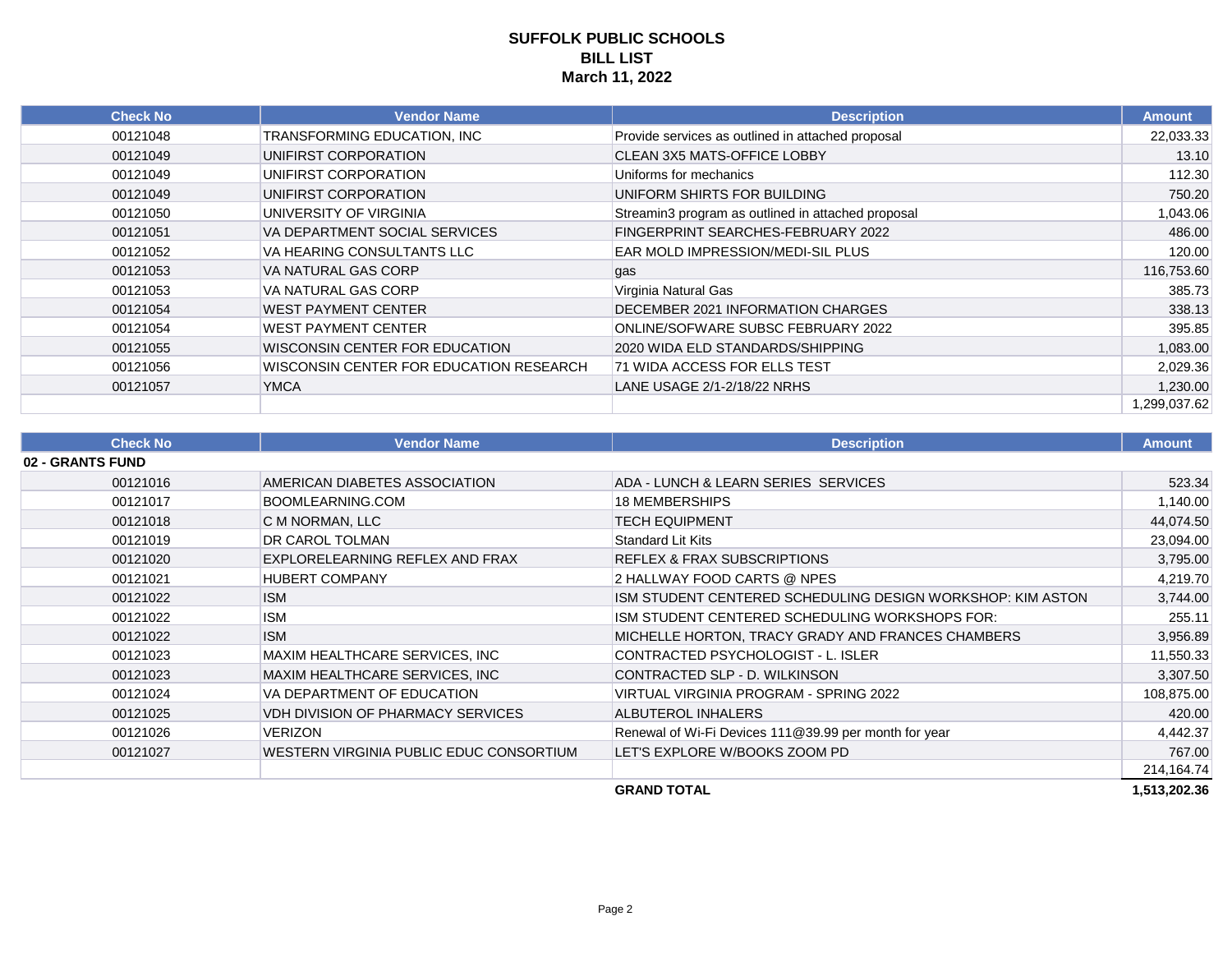### **SUFFOLK PUBLIC SCHOOLS BILL LIST (FOOD SERVICE) March 11, 2022**

| <b>Check No</b>         | <b>Vendor Name</b>         | <b>Description</b>                 | <b>Amount</b> |
|-------------------------|----------------------------|------------------------------------|---------------|
| 03 - FOOD SERVICES FUND |                            |                                    |               |
| 00121060                | <b>BUFANO, ANGELA</b>      | <b>STUDENT REFUND</b>              | 33.65         |
| 00121061                | <b>LAND O'LAKES INC</b>    | <b>FOOD</b>                        | 5,077.60      |
| 00121062                | <b>PITNEY BOWES</b>        | <b>PURCHASED SERVICES</b>          | 146.34        |
| 00121063                | PRODUCE SOURCE PARTNERS    | <b>FOOD</b>                        | 8,455.50      |
| 00121064                | RICHMOND ALARM COMPANY     | <b>PURCHASED SERVICES</b>          | 55.00         |
| 00121065                | S FREEDMAN & SONS, INC     | <b>MATERIALS AND SUPPLIES FBES</b> | 471.68        |
| 00121065                | S FREEDMAN & SONS, INC     | <b>MATERIALS AND SUPPLIES HES</b>  | 191.93        |
| 00121065                | S FREEDMAN & SONS, INC     | <b>MATERIALS AND SUPPLIES KFMS</b> | 666.92        |
| 00121065                | S FREEDMAN & SONS, INC     | <b>MATERIALS AND SUPPLIES LHS</b>  | 270.19        |
| 00121065                | S FREEDMAN & SONS, INC     | <b>MATERIALS AND SUPPLIES MBES</b> | 490.95        |
| 00121065                | S FREEDMAN & SONS, INC     | MATERIALS AND SUPPLIES NPES        | 179.74        |
| 00121065                | S FREEDMAN & SONS, INC     | <b>MATERIALS AND SUPPLIES OES</b>  | 190.02        |
| 00121066                | <b>SYSCO FOOD SERVICES</b> | <b>FOOD</b>                        | 15,669.64     |
| 00121067                | UNIFIRST CORPORATION       | <b>PURCHASED SERVICES</b>          | 221.85        |
|                         |                            |                                    | 32,177.16     |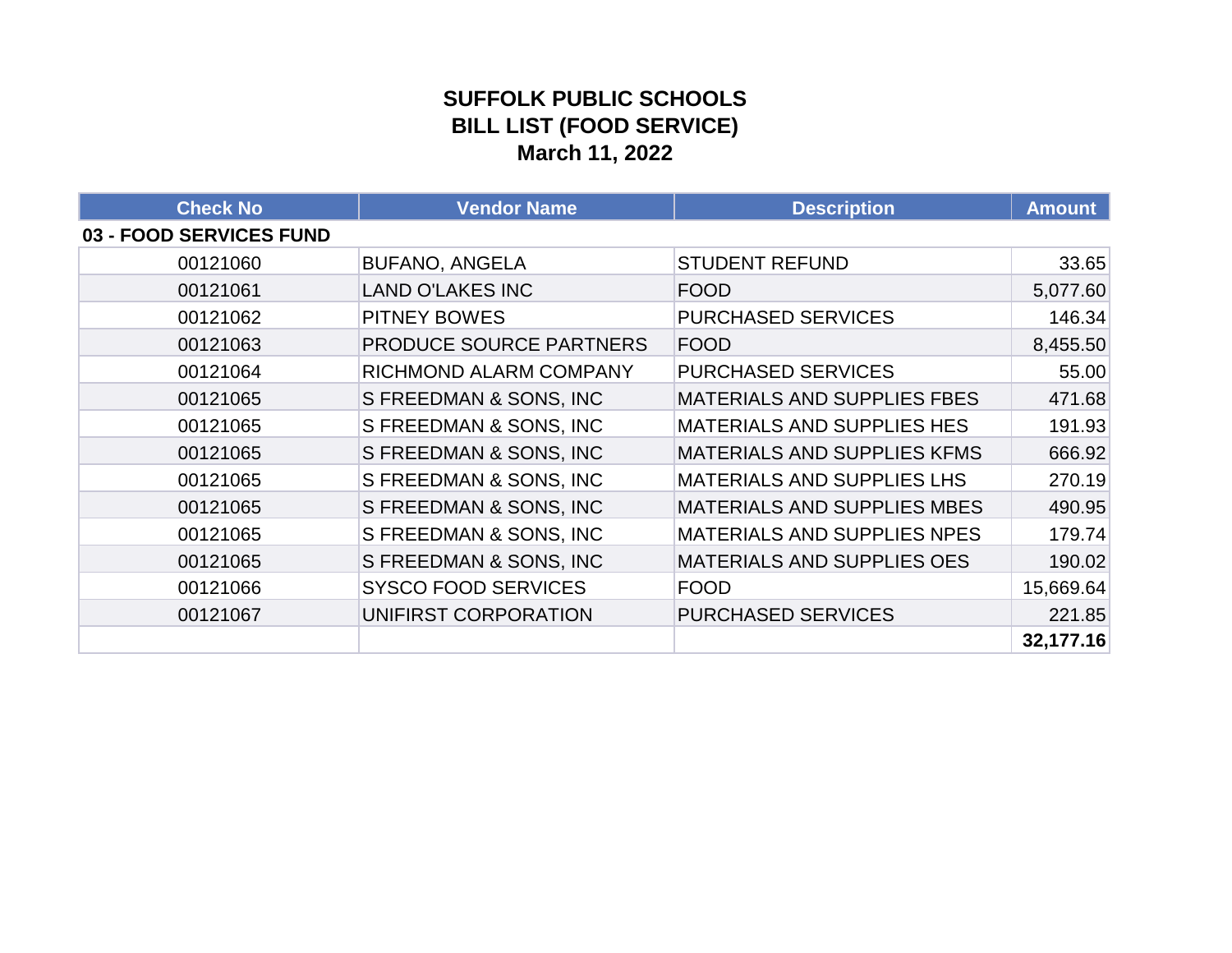| <b>Check No</b>             | <b>Vendor Name</b>            | <b>Description</b>             | <b>Amount</b> |
|-----------------------------|-------------------------------|--------------------------------|---------------|
| 01 - GENERAL OPERATING FUND |                               |                                |               |
| 00008109                    | <b>BANKS, HELEN</b>           | TRAVEL-FEB 2022/CROSSING GUARD | 92.14         |
| 00008110                    | <b>BANKS-TYNES, CONSTANCE</b> | TRAVEL-FEBRUARY 2022           | 149.41        |
| 00008111                    | <b>BENTON, JEFFREY</b>        | TRAVEL-FEBRUARY 2022           | 116.41        |
| 00008112                    | BOYCE, HOLLY                  | TRAVEL-JANUARY 2022            | 71.90         |
| 00008113                    | <b>BRETT, KRISTY L</b>        | TRAVEL-FEBRUARY 2022           | 366.56        |
| 00008114                    | <b>BROWN, MICHELL</b>         | TRAVEL-FEBRUARY 2022           | 34.16         |
| 00008115                    | <b>BRYANT, DERRICK L</b>      | TRAVEL-FEBRUARY 2022           | 93.02         |
| 00008116                    | <b>BYRUM, PHYLLIS</b>         | TRAVEL-JANUARY 2022            | 32.06         |
| 00008117                    | <b>COBB, CRYSTAL F</b>        | TRAVEL-FEBRUARY 2022           | 7.25          |
| 00008118                    | CORDOVA, CHRISTY              | TRAVEL-FEBRUARY 2022           | 125.77        |
| 00008118                    | <b>CORDOVA, CHRISTY</b>       | TRAVEL-JANUARY 2022            | 126.48        |
| 00008119                    | <b>COX, STEPHANIE</b>         | TRAVEL-DECEMBER 2021           | 12.99         |
| 00008119                    | <b>COX, STEPHANIE</b>         | TRAVEL-JANUARY 2022            | 112.03        |
| 00008120                    | D'BENE, ALEXANDRA             | TRAVEL-FEBRUARY 2022           | 6.73          |
| 00008121                    | <b>DEVERS, CYNTHIA</b>        | TRAVEL-FEBRUARY 2022           | 46.86         |
| 00008122                    | DICKERSON, SHAWN              | TRAVEL-JANUARY 2022            | 18.02         |
| 00008123                    | <b>EDWARDS, CHELSEA</b>       | TRAVEL-FEBRUARY 2022           | 25.74         |
| 00008123                    | <b>EDWARDS, CHELSEA</b>       | TRAVEL-JANUARY 2022            | 31.82         |
| 00008124                    | <b>GANTT, PATRICE D</b>       | TRAVEL-DECEMBER 2021           | 110.49        |
| 00008124                    | <b>GANTT, PATRICE D</b>       | TRAVEL-JANUARY 2022            | 104.13        |
| 00008125                    | <b>GOETSCH, REINEE</b>        | TRAVEL-FEBRUARY 2022           | 102.08        |
| 00008125                    | <b>GOETSCH, REINEE</b>        | TRAVEL-JANUARY 2022            | 106.18        |
| 00008126                    | <b>GREEN, SHAWN D</b>         | TRAVEL-FEBRUARY 2022           | 117.59        |
| 00008127                    | <b>GREENING, KELLY</b>        | TRAVEL-FEBRUARY 2022           | 91.85         |
| 00008127                    | <b>GREENING, KELLY</b>        | TRAVEL-JANUARY 2022            | 15.50         |
| 00008128                    | <b>GUNTHER, JAMES</b>         | TRAVEL-FEBRUARY 2022           | 113.08        |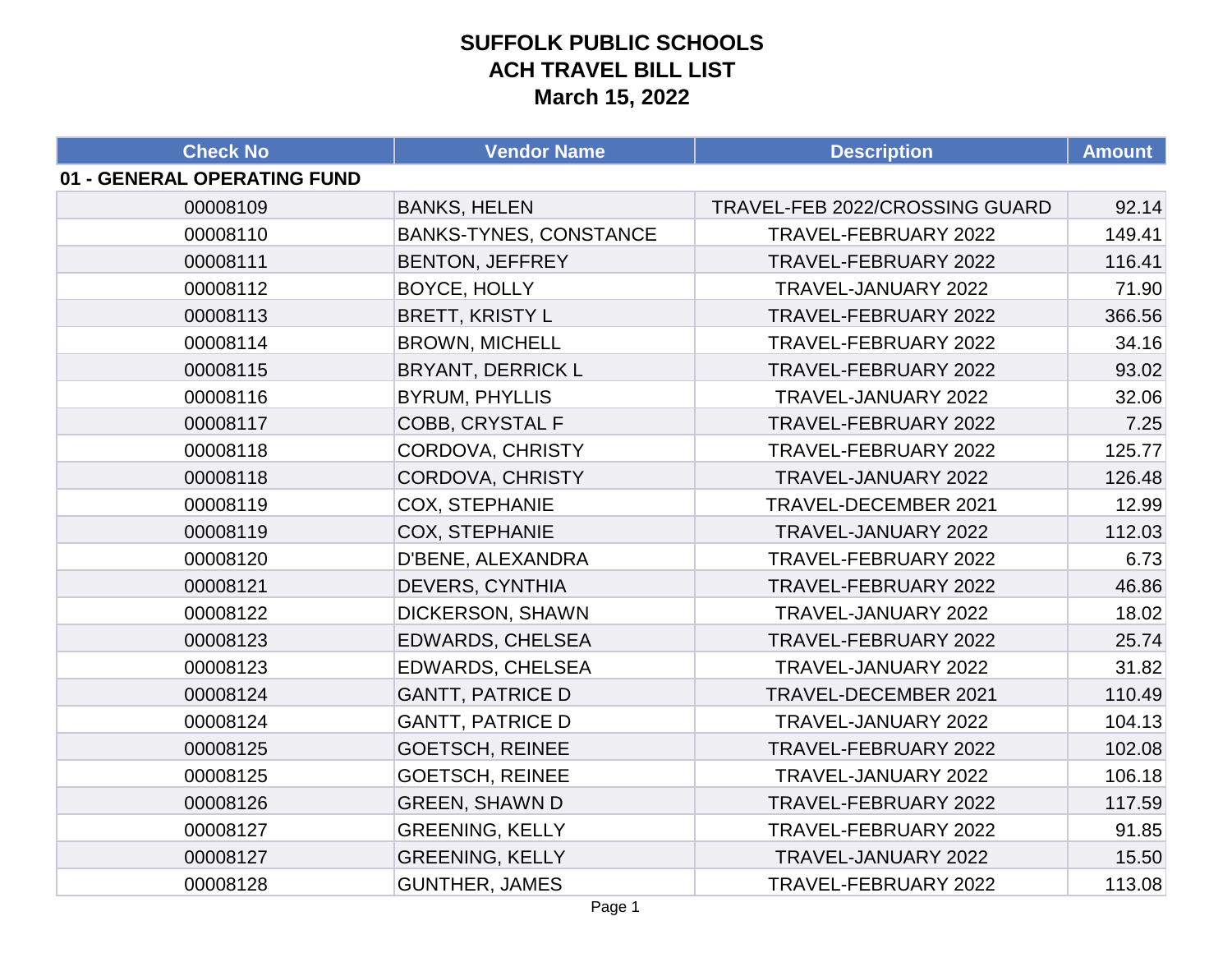| <b>Check No</b> | <b>Vendor Name</b>      | <b>Description</b>           | <b>Amount</b> |
|-----------------|-------------------------|------------------------------|---------------|
| 00008128        | <b>GUNTHER, JAMES</b>   | TRAVEL-JANUARY 2022          | 187.49        |
| 00008129        | <b>HANSIN, TRAVIS</b>   | TRAVEL-FEBRUARY 2022         | 79.27         |
| 00008129        | <b>HANSIN, TRAVIS</b>   | TRAVEL-JANUARY 2022          | 54.11         |
| 00008130        | HENTZ, MARSHA           | TRAVEL-FEBRUARY 2022         | 52.53         |
| 00008130        | HENTZ, MARSHA           | TRAVEL-JANUARY 2022          | 31.71         |
| 00008131        | HERBAUGH, KATELYN       | TRAVEL-FEBRUARY 2022         | 23.40         |
| 00008131        | HERBAUGH, KATELYN       | TRAVEL-JANUARY 2022          | 44.46         |
| 00008132        | HILL, ALBERT            | TRAVEL-FEBRUARY 2022         | 342.06        |
| 00008133        | HOLLOWAY, KENDRA        | TRAVEL-FEBRUARY 2022         | 25.62         |
| 00008133        | HOLLOWAY, KENDRA        | TRAVEL-JANUARY 2022          | 42.71         |
| 00008134        | <b>HOLSTON, HEATHER</b> | TRAVEL-FEBRUARY 2022         | 67.86         |
| 00008135        | <b>IRELAND, JEANNE</b>  | TRAVEL-FEBRUARY 2022         | 72.66         |
| 00008135        | <b>IRELAND, JEANNE</b>  | TRAVEL-JANUARY 2022          | 69.50         |
| 00008136        | <b>JACKSON, VERNON</b>  | TRAVEL-FEBRUARY 2022         | 107.64        |
| 00008136        | <b>JACKSON, VERNON</b>  | TRAVEL-JANUARY 2022          | 107.64        |
| 00008137        | JOYNER, JESSICA W       | TRAVEL-JANUARY 2022          | 170.18        |
| 00008138        | KING, ANGELA A          | TRAVEL-FEBRUARY 2022         | 82.60         |
| 00008138        | KING, ANGELA A          | TRAVEL/LODGING-FEBRUARY 2022 | 344.90        |
| 00008139        | KLEPATZKI, STEPHAN D    | TRAVEL-FEBRUARY 2022         | 67.86         |
| 00008140        | LAWSON-DAVENPORT, MARIA | TRAVEL-FEBRUARY 2022         | 30.19         |
| 00008141        | LEIGH JR, RONALD        | TRAVEL-FEBRUARY 2022         | 269.11        |
| 00008142        | LIVERMAN, LINDA M       | TRAVEL-FEBRUARY 2022         | 5.27          |
| 00008143        | MCCABE, JESSICA R       | TRAVEL-JANUARY 2022          | 70.20         |
| 00008144        | MCCOY, ANNE C           | TRAVEL-FEBRUARY 2022         | 254.86        |
| 00008145        | MCCOY, LAKEESHA         | TRAVEL-JANUARY 2022          | 15.21         |
| 00008146        | MOORE, ROBIN P          | TRAVEL-FEBRUARY 2022         | 4.62          |
| 00008147        | MOTLEY, TAMMY           | TRAVEL-JANUARY 2022          | 29.13         |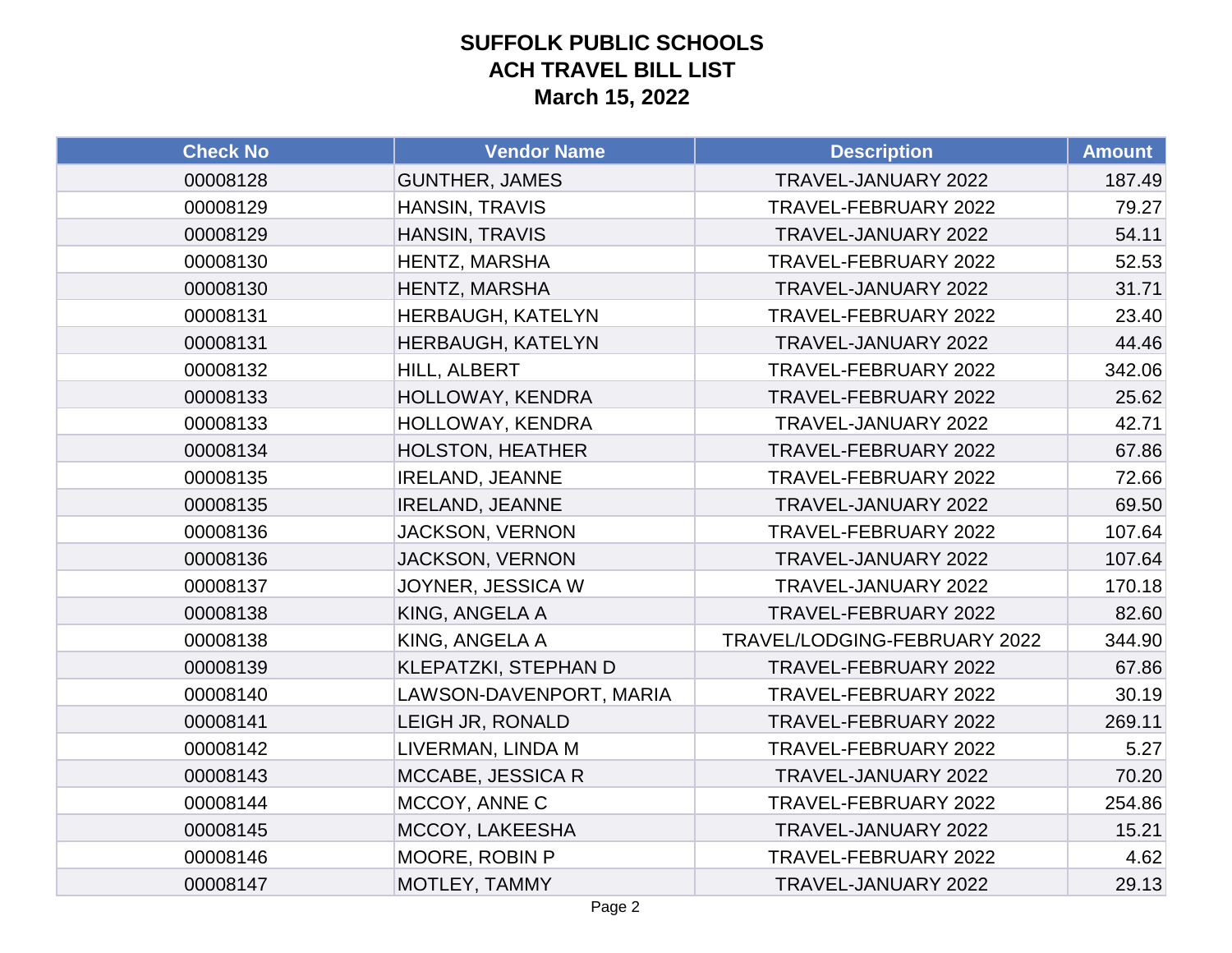| <b>Check No</b> | <b>Vendor Name</b>        | <b>Description</b>   | <b>Amount</b> |
|-----------------|---------------------------|----------------------|---------------|
| 00008148        | NEIGHBOURS, JOLEEN        | TRAVEL-FEBRUARY 2022 | 207.97        |
| 00008149        | NEWSOME, BESSIE           | TRAVEL-FEBRUARY 2022 | 40.04         |
| 00008150        | O'DONNELL, LISA R         | TRAVEL-DECEMBER 2021 | 97.16         |
| 00008150        | O'DONNELL, LISA R         | TRAVEL-FEBRUARY 2022 | 129.58        |
| 00008150        | <b>O'DONNELL, LISA R</b>  | TRAVEL-JANUARY 2022  | 101.79        |
| 00008151        | PENDLETON, SUSAN          | TRAVEL-FEBRUARY 2022 | 4.68          |
| 00008151        | PENDLETON, SUSAN          | TRAVEL-JANUARY 2022  | 3.51          |
| 00008152        | PICHON, CATHERINE         | TRAVEL-FEBRUARY 2022 | 36.04         |
| 00008153        | PITTMAN, NADINE           | TRAVEL-FEBRUARY 2022 | 58.97         |
| 00008154        | PRINE, STACIE K           | TRAVEL-JANUARY 2022  | 110.97        |
| 00008155        | PUENTES, ABIGAIL          | TRAVEL-JANUARY 2022  | 70.20         |
| 00008156        | <b>RICKS, TANIEKA</b>     | TRAVEL-DECEMBER 2021 | 42.95         |
| 00008156        | <b>RICKS, TANIEKA</b>     | TRAVEL-JANUARY 2022  | 3.04          |
| 00008157        | <b>STUFFEL, SARA</b>      | TRAVEL-FEBRUARY 2022 | 59.03         |
| 00008157        | STUFFEL, SARA             | TRAVEL-JANUARY 2022  | 16.38         |
| 00008158        | SWEET, COLLEEN            | TRAVEL-FEBRUARY 2022 | 34.40         |
| 00008158        | <b>SWEET, COLLEEN</b>     | TRAVEL-JANUARY 2022  | 48.20         |
| 00008159        | TORDOFF, JAMIE P          | TRAVEL-FEBRUARY 2022 | 38.32         |
| 00008159        | TORDOFF, JAMIE P          | TRAVEL-JANUARY 2022  | 41.54         |
| 00008160        | <b>VONDERSAAR, KATIE</b>  | TRAVEL-FEBRUARY 2022 | 57.92         |
| 00008160        | <b>VONDERSAAR, KATIE</b>  | TRAVEL-JANUARY 2022  | 45.05         |
| 00008161        | <b>WAEGERLE, PATRICIA</b> | TRAVEL-FEBRUARY 2022 | 82.22         |
| 00008161        | <b>WAEGERLE, PATRICIA</b> | TRAVEL-JANUARY 2022  | 39.78         |
| 00008162        | <b>WAGONER, DOUGLAS D</b> | TRAVEL-FEBRUARY 2022 | 114.66        |
| 00008163        | <b>WEST, KARLA</b>        | TRAVEL-FEBRUARY 2022 | 68.45         |
| 00008163        | <b>WEST, KARLA</b>        | TRAVEL-JANUARY 2022  | 71.72         |
| 00008164        | <b>WILKINS, STEPHANIE</b> | TRAVEL-FEBRUARY 2022 | 10.88         |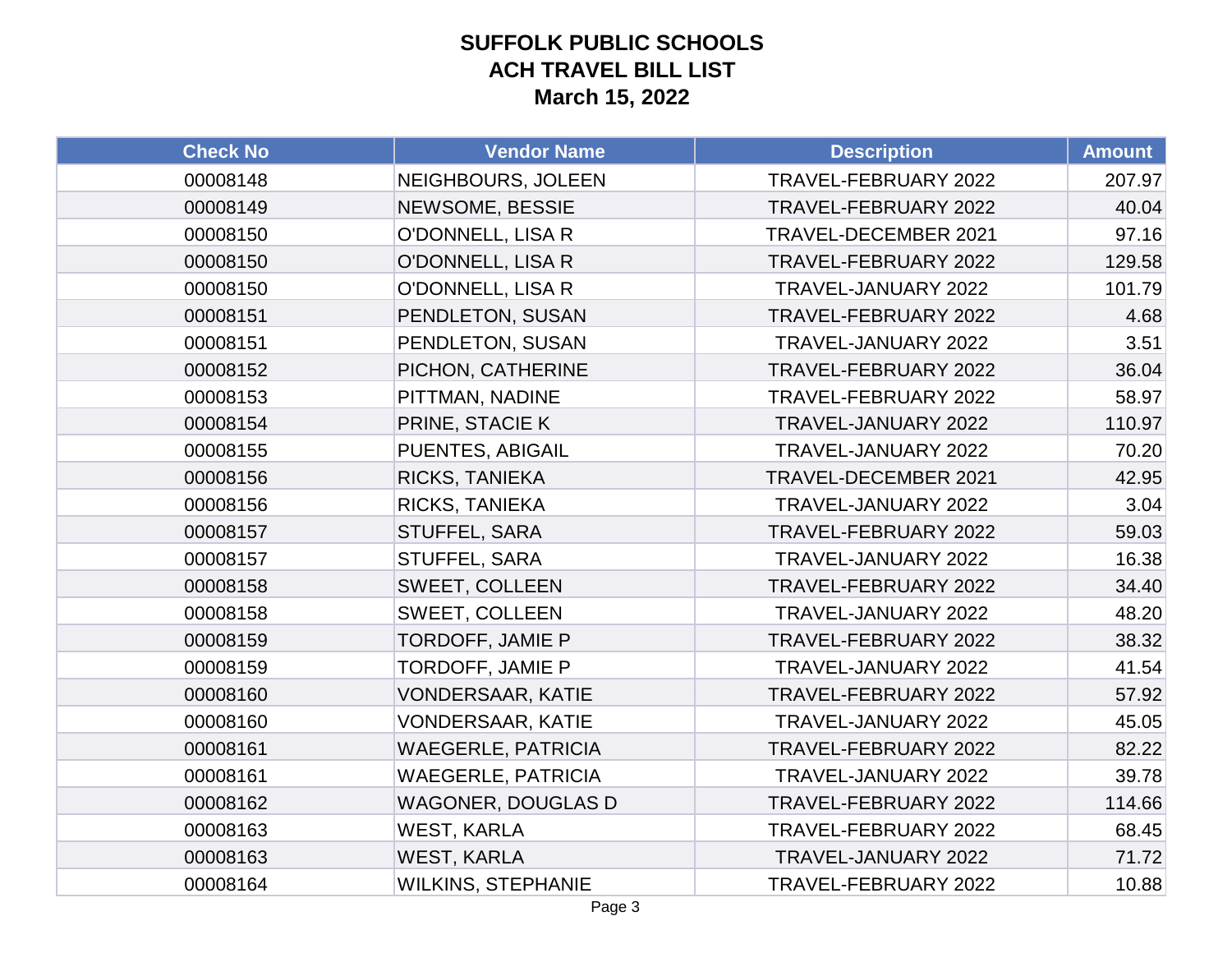| Check No <i>\</i> | <b>Vendor Name</b>         | <b>Description</b>   | <b>Amount</b> |
|-------------------|----------------------------|----------------------|---------------|
| 00008165          | <b>WULFEKUHLE, HOLLY D</b> | TRAVEL-FEBRUARY 2022 | 12.40         |
|                   |                            | Sum:                 | 6,530.89      |

| <b>Check No</b>  | <b>Vendor Name</b>      | <b>Description</b>               | <b>Amount</b> |
|------------------|-------------------------|----------------------------------|---------------|
| 02 - GRANTS FUND |                         |                                  |               |
| 00008106         | <b>CONNER, JENNIFER</b> | <b>ESEA CONF TRAVEL ESPENSES</b> | 438.77        |
| 00008106         | <b>CONNER, JENNIFER</b> | TITLE I TRAVEL - FEB 2022        | 34.80         |
| 00008106         | <b>CONNER, JENNIFER</b> | TITLE I TRAVEL - JAN 2022        | 60.08         |
| 00008107         | PICHON, CATHERINE       | <b>ESEA CONF TRAVEL EXPENSES</b> | 229.98        |
| 00008108         | <b>PRINE, STACIE K</b>  | TRAVEL - FEB 2022                | 99.74         |
|                  |                         | Sum:                             | 863.37        |
|                  |                         | <b>GRAND TOTAL</b>               | 7,394.26      |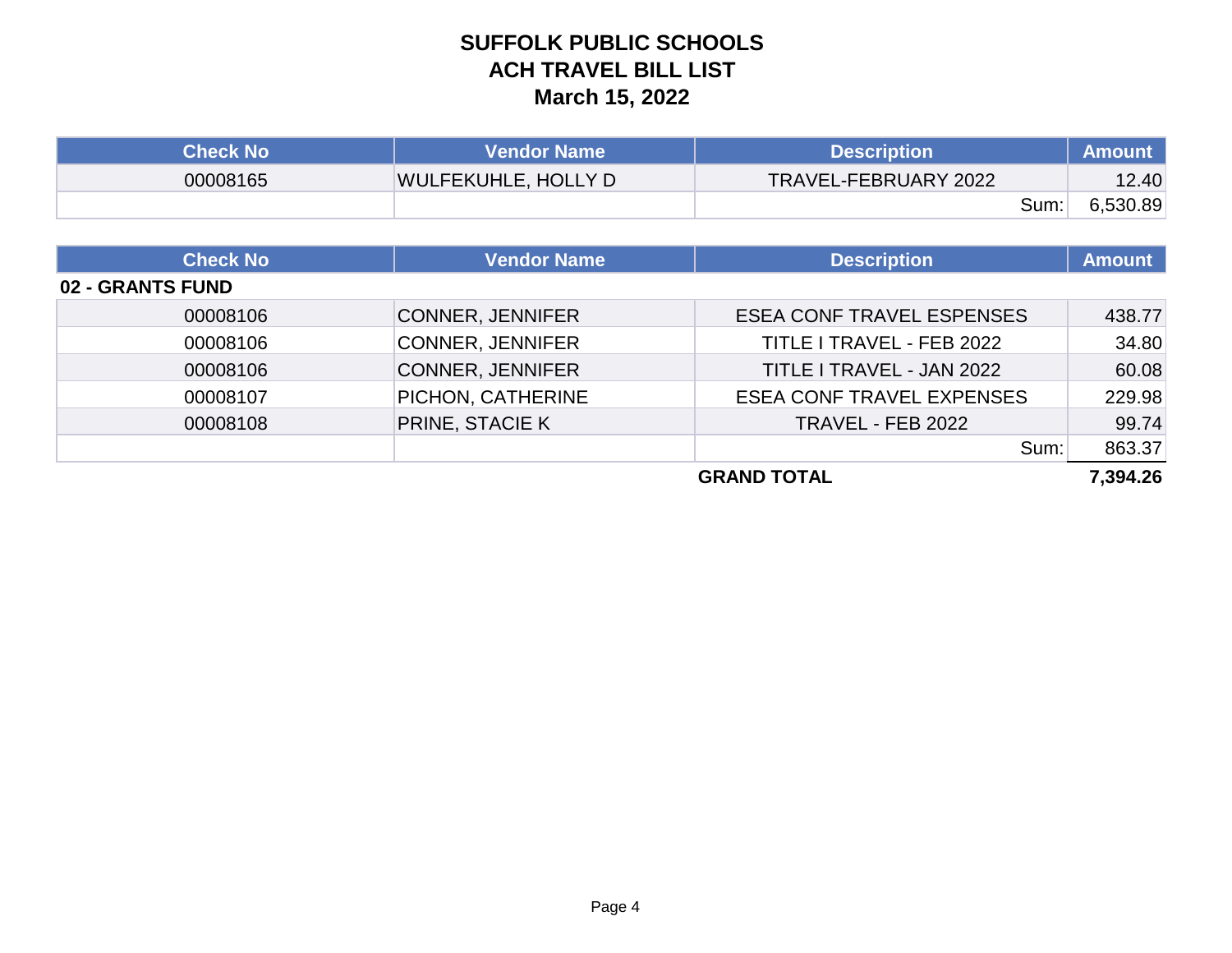### **SUFFOLK PUBLIC SCHOOLS TRAVEL BILL LIST (FOOD SERVICE) March 15, 2022**

| <b>Check No</b>         | <b>Vendor Name</b>      | <b>Description</b> | <b>Amount</b> |
|-------------------------|-------------------------|--------------------|---------------|
| 03 - FOOD SERVICES FUND |                         |                    |               |
| 00121058                | <b>FREEMAN, TOMEKIA</b> | TRAVEL             | 63.18         |
|                         |                         | Sum:               | 63.18         |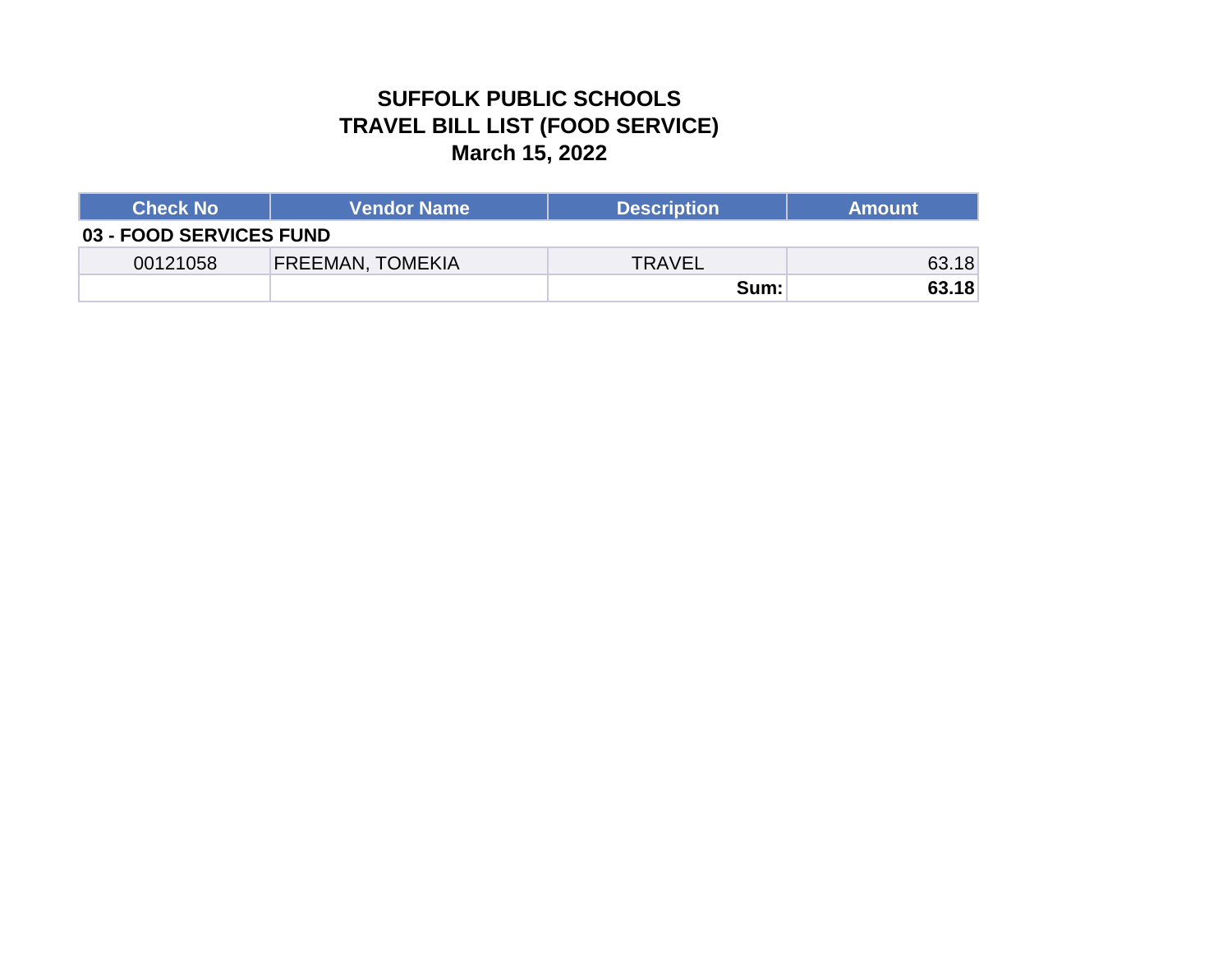| <b>FUND</b> | <b>VENDOR USED</b>                             | <b>AMOUNT</b> |
|-------------|------------------------------------------------|---------------|
| 01          | 249 AMF 8003425263 - Purchase                  | 70.00         |
| 01          | 7-ELEVEN 33662 - fleet gas purchase VAPMA conf | 42.93         |
| 01          | 7-ELEVEN 34017fleet gas purchase VAPMA conf.   | 26.01         |
| 01          | 7-ELEVEN 37123 - fleet gas purchase VAPMA      | 46.60         |
| 01          | ALLIED HVAC, LLC - Purchase                    | 242.40        |
| 01          | Amazon.com 1l1N770K1 - Purchase                | 178.07        |
| 01          | AMAZON.COM 1I2784NE2 AMZN - Purchase           | 198.96        |
| 01          | Amazon.com 1I2ER7ED1 - Purchase                | 107.90        |
| 01          | AMAZON.COM 3L4FB5V13 AMZN - Purchase           | 170.97        |
| 01          | AMAZON.COM 522H78PW3 AMZN - Purchase           | 624.00        |
| 01          | AMAZON.COM 8Y19O35R3 AMZN - Purchase           | 241.95        |
| 01          | Amazon.com - Credit                            | $-31.98$      |
| 01          | Amazon.com EV4X97T73 - Purchase                | 58.82         |
| 01          | AMAZON.COM GY2JG5U03 AMZN - Purchase           | 107.97        |
| 01          | AMAZON.COM I66Z86AA3 AMZN - Purchase           | 58.82         |
| 01          | Amazon.com ON18W46D3 - Purchase                | 32.31         |
| 01          | Amazon.com RT7ZA7E63 - Purchase                | 13.27         |
| 01          | AMAZON.COM T84PL2CE3 AMZN - Purchase           | 60.37         |
| 01          | Amazon.com VT9VE8PJ3 - Purchase                | 531.60        |
| 01          | Amazon web services - Purchase                 | 702.47        |
| 01          | AMERICAN AIR0010647502735 - Purchase           | 36.04         |
| 01          | AMERICAN AIR0011523318222 - Purchase           | 30.00         |
| 01          | AMERICAN AIR0011523449932 - Purchase           | 30.00         |
| 01          | AMERICAN AIR0012402944118 - Credit             | $-72.20$      |
| 01          | AMERICAN ASSOC OF SCHOOL - Purchase            | 28.80         |
| 01          | AMZN Mktp US 0L0M36ZK3 - Purchase              | 38.97         |
| 01          | AMZN Mktp US 157B480B3 - Purchase              | 89.99         |
| 01          | AMZN Mktp US 1B0KV8SL2 - Purchase              | 113.72        |
| 01          | AMZN Mktp US 1B1K34IB1 - Purchase              | 159.33        |
| 01          | AMZN Mktp US 1B1KO2I82 - Purchase              | 9.75          |
| 01          | AMZN Mktp US 1B1L30R32 - Purchase              | 34.99         |
| 01          | AMZN Mktp US 1B39D0K12 - Purchase              | 232.19        |
| 01          | AMZN Mktp US 1B3NK5W52 - Purchase              | 209.98        |
| 01          | AMZN Mktp US 1B3PY6RW2 - Purchase              | 20.98         |
| 01          | AMZN Mktp US 1B3WG4YT1 - Purchase              | 62.30         |
| 01          | AMZN Mktp US 1B5BK3WT0 - Purchase              | 24.41         |
| 01          | AMZN Mktp US 1B6133RS2 - Purchase              | 151.85        |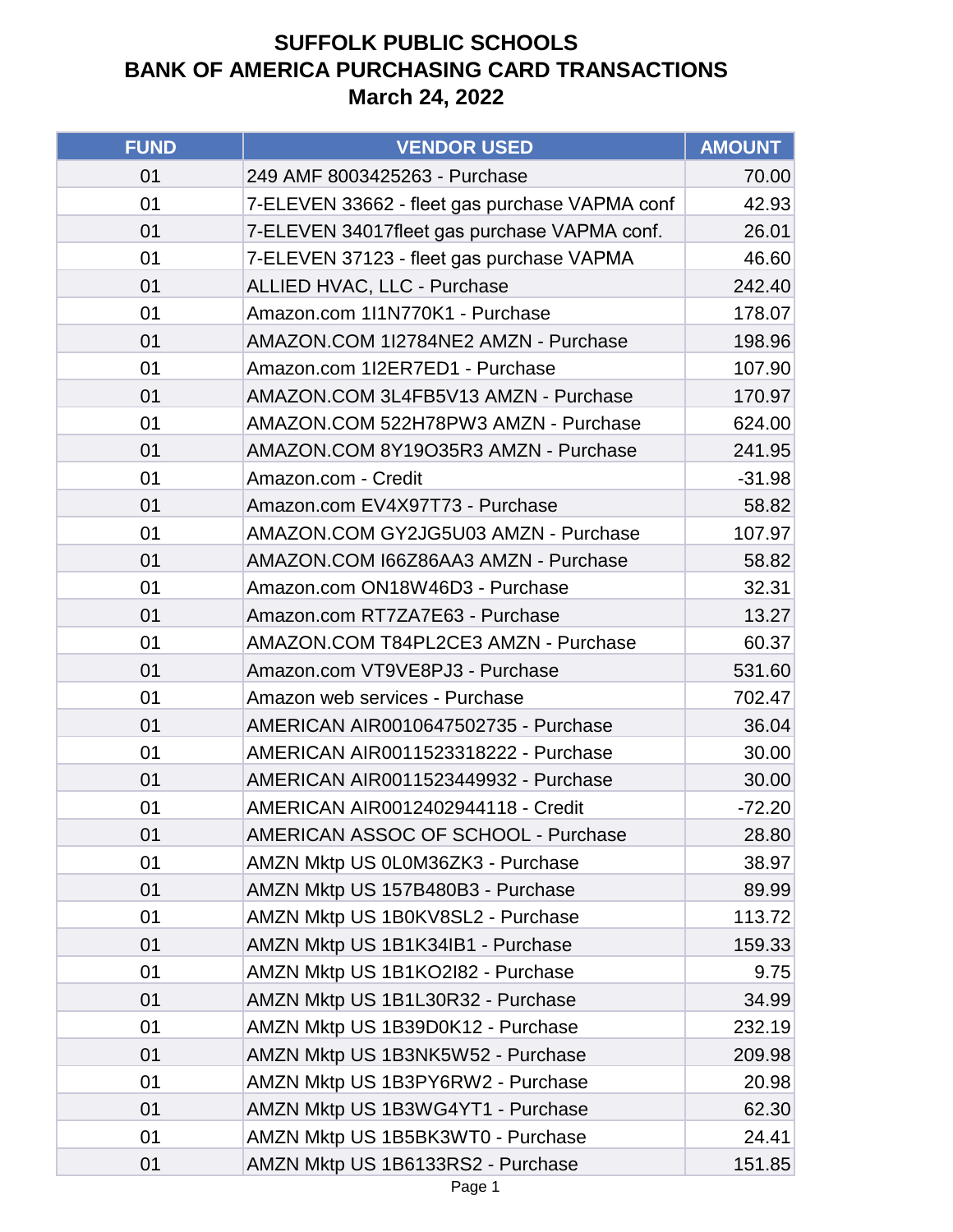| <b>FUND</b> | <b>VENDOR USED</b>                   | <b>AMOUNT</b> |
|-------------|--------------------------------------|---------------|
| 01          | AMZN Mktp US 1B6KA4R62 - Purchase    | 299.99        |
| 01          | AMZN Mktp US 1B7T502R1 - Purchase    | 124.65        |
| 01          | AMZN Mktp US 1B8143RT1 - Purchase    | 788.09        |
| 01          | AMZN Mktp US 1B82J1DZ0 - Purchase    | 68.95         |
| 01          | AMZN Mktp US 1B9732WD1 - Purchase    | 29.98         |
| 01          | AMZN Mktp US 1B97Z2UG1 - Purchase    | 422.00        |
| 01          | AMZN Mktp US 1I0EX8EL1 - Purchase    | 397.00        |
| 01          | AMZN Mktp US 1I0LW9NQ2 - Purchase    | 90.13         |
| 01          | AMZN Mktp US 1I1021PH0 - Purchase    | 421.62        |
| 01          | AMZN Mktp US 1I1M17591 - Purchase    | 59.00         |
| 01          | AMZN Mktp US 1I24B99K1 - Purchase    | 27.98         |
| 01          | AMZN Mktp US 1I2HB0LP0 - Purchase    | 387.13        |
| 01          | AMZN Mktp US 1I2K31251 - Purchase    | 1,099.89      |
| 01          | AMZN MKTP US 1I2RR9VO0 AM - Purchase | 151.79        |
| 01          | AMZN Mktp US 1I44I2D40 - Purchase    | 199.15        |
| 01          | AMZN Mktp US 1I4620Q60 - Purchase    | 14.99         |
| 01          | AMZN Mktp US 1I46T6020 - Purchase    | 104.56        |
| 01          | AMZN Mktp US 1I4A87SF1 - Purchase    | 3.98          |
| 01          | AMZN Mktp US 1I4ET3VF1 - Purchase    | 375.86        |
| 01          | AMZN Mktp US 1I4F711U1 - Purchase    | 174.93        |
| 01          | AMZN Mktp US 1I4P470S1 - Purchase    | 65.97         |
| 01          | AMZN Mktp US 1I50H6LD2 - Purchase    | 89.94         |
| 01          | AMZN Mktp US 1I52B2981 - Purchase    | 221.98        |
| 01          | AMZN Mktp US 1I6NU8PA1 - Purchase    | 531.90        |
| 01          | AMZN Mktp US 116UQ2A02 - Purchase    | 120.97        |
| 01          | AMZN Mktp US 1I76D81O1 - Purchase    | 47.49         |
| 01          | AMZN Mktp US 1177P9D01 - Purchase    | 216.31        |
| 01          | AMZN Mktp US 1I8XZ3ZQ0 - Purchase    | 83.21         |
| 01          | AMZN Mktp US 1I90U1JV1 - Purchase    | 183.64        |
| 01          | AMZN Mktp US 1I9AE1F11 - Purchase    | 266.58        |
| 01          | AMZN Mktp US 1I9I30S11 - Purchase    | 59.95         |
| 01          | AMZN Mktp US 1U06G29U3 - Purchase    | 102.01        |
| 01          | AMZN Mktp US 1W30V34C1 - Purchase    | 68.95         |
| 01          | AMZN Mktp US 2617E9XU3 - Purchase    | 92.11         |
| 01          | AMZN Mktp US 2885W4OZ3 - Purchase    | 464.10        |
| 01          | AMZN Mktp US 2E09I5YH3 - Purchase    | 325.02        |
| 01          | AMZN Mktp US 3Z09P3OO3 - Purchase    | 10.98         |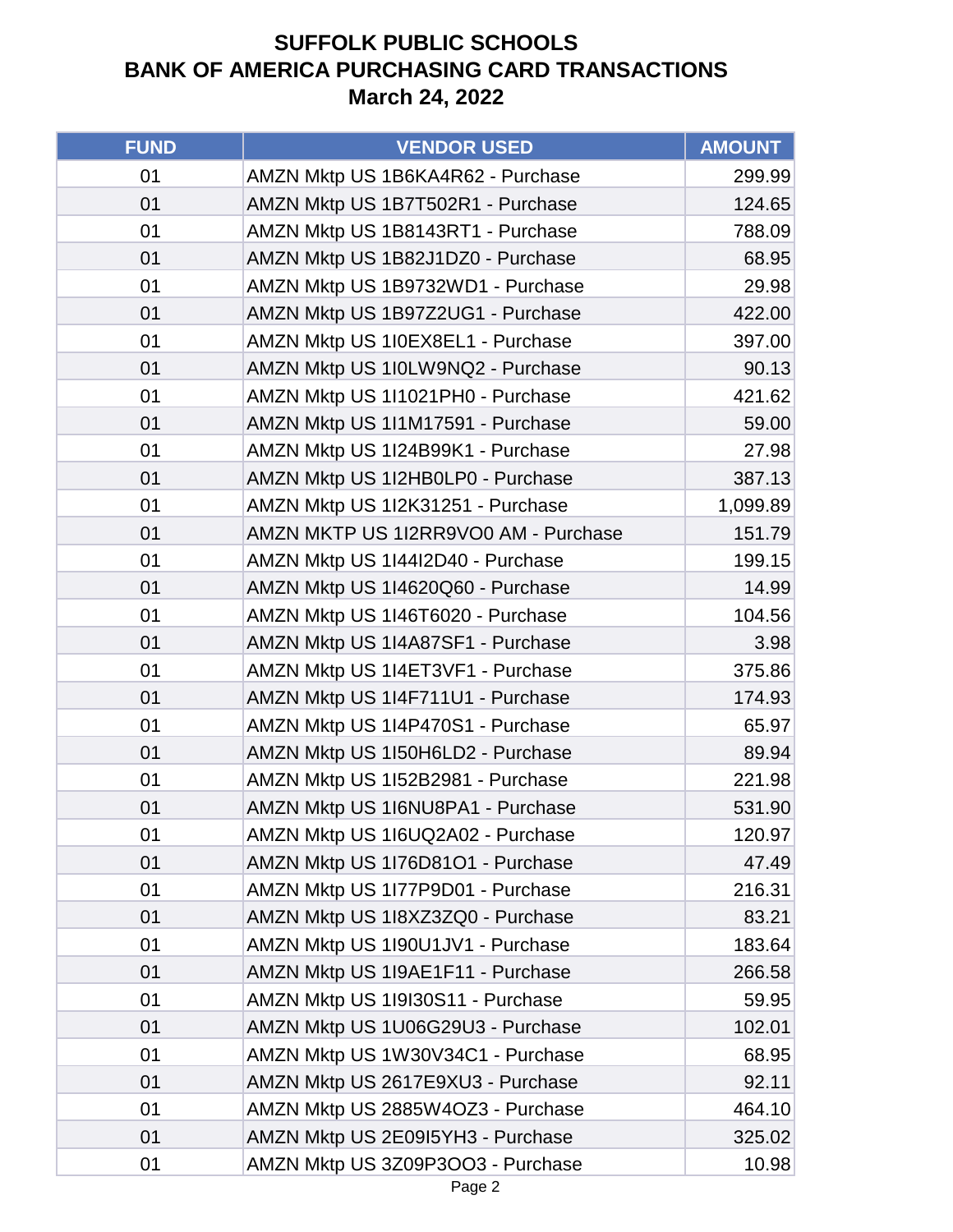| <b>FUND</b> | <b>VENDOR USED</b>                | <b>AMOUNT</b> |
|-------------|-----------------------------------|---------------|
| 01          | AMZN Mktp US 3Z89X1OD3 - Purchase | 32.95         |
| 01          | AMZN Mktp US 4J3J82FC3 - Purchase | 55.06         |
| 01          | AMZN Mktp US 575AF5B93 - Purchase | 11.25         |
| 01          | AMZN Mktp US 5I9GP2K73 - Purchase | 359.94        |
| 01          | AMZN Mktp US 6E8QQ7XQ3 - Purchase | 51.30         |
| 01          | AMZN Mktp US 771XC3QJ3 - Purchase | 106.68        |
| 01          | AMZN Mktp US 7U2CI5JJ3 - Purchase | 203.83        |
| 01          | AMZN Mktp US 9E6WP36Y3 - Purchase | 21.60         |
| 01          | AMZN Mktp US 9J34Q75X3 - Purchase | 45.91         |
| 01          | AMZN Mktp US 9T8169DQ3 - Purchase | 38.02         |
| 01          | AMZN Mktp US A57J75JC3 - Purchase | 213.96        |
| 01          | AMZN Mktp US AN9N040H3 - Purchase | 829.87        |
| 01          | AMZN Mktp US BJ9E35V43 - Purchase | 56.59         |
| 01          | <b>AMZN Mktp US - Credit</b>      | $-901.20$     |
| 01          | AMZN Mktp US CZ9UP7C13 - Purchase | 1,276.61      |
| 01          | AMZN Mktp US D889F6GB3 - Purchase | 10.99         |
| 01          | AMZN Mktp US DH2WH0LW3 - Purchase | 12.76         |
| 01          | AMZN Mktp US EA46H3XP3 - Purchase | 14.97         |
| 01          | AMZN Mktp US ES4QE35X3 - Purchase | 31.98         |
| 01          | AMZN Mktp US G75NA28L3 - Purchase | 35.71         |
| 01          | AMZN Mktp US GI02S7CL3 - Purchase | 218.65        |
| 01          | AMZN Mktp US GO9SS1TE3 - Purchase | 11.57         |
| 01          | AMZN Mktp US GT22I59D3 - Purchase | 119.97        |
| 01          | AMZN Mktp US GZ8952903 - Purchase | 30.99         |
| 01          | AMZN Mktp US HR4PX2OM3 - Purchase | 75.31         |
| 01          | AMZN Mktp US IB6RZ94V3 - Purchase | 46.56         |
| 01          | AMZN Mktp US JH1UU09A3 - Purchase | 960.00        |
| 01          | AMZN Mktp US JH81C8M33 - Purchase | 221.83        |
| 01          | AMZN Mktp US K02D02WJ3 - Purchase | 194.98        |
| 01          | AMZN Mktp US K91C20MN3 - Purchase | 31.09         |
| 01          | AMZN Mktp US LX2Y62JB3 - Purchase | 605.16        |
| 01          | AMZN Mktp US NT82F32S3 - Purchase | 114.36        |
| 01          | AMZN Mktp US NV6048JP3 - Purchase | 56.85         |
| 01          | AMZN Mktp US NZ2IM2033 - Purchase | 19.49         |
| 01          | AMZN Mktp US OW3TY68H3 - Purchase | 20.98         |
| 01          | AMZN Mktp US P90MU5OC3 - Purchase | 179.88        |
| 01          | AMZN Mktp US QD4DP1JO3 - Purchase | 46.84         |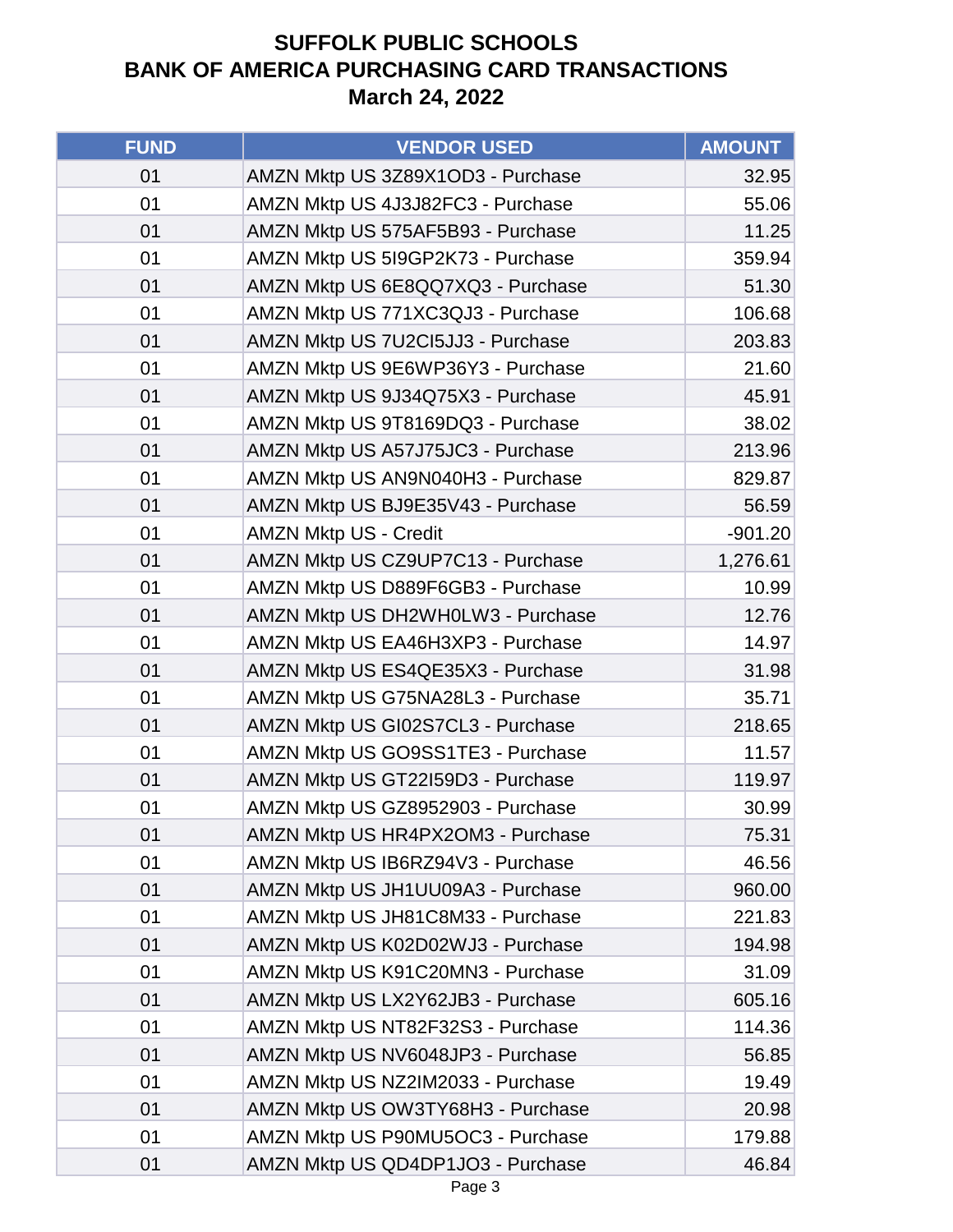| <b>FUND</b> | <b>VENDOR USED</b>                         | <b>AMOUNT</b> |
|-------------|--------------------------------------------|---------------|
| 01          | AMZN Mktp US QF9QD2VS3 - Purchase          | 13.12         |
| 01          | AMZN Mktp US QZ5WQ1TU3 - Purchase          | 12.37         |
| 01          | AMZN Mktp US R70EP45S3 - Purchase          | 105.96        |
| 01          | AMZN Mktp US RE1L37QK3 - Purchase          | 165.84        |
| 01          | AMZN Mktp US RF6MK4BI3 - Purchase          | 36.99         |
| 01          | AMZN Mktp US S21BM74O3 - Purchase          | 76.11         |
| 01          | AMZN Mktp US SS4A973K3 - Purchase          | 215.92        |
| 01          | AMZN Mktp US TV5HU7Q33 - Purchase          | 30.99         |
| 01          | AMZN Mktp US UA6XS5RQ3 - Purchase          | 161.24        |
| 01          | AMZN Mktp US UI1TH0H33 - Purchase          | 40.06         |
| 01          | AMZN Mktp US UL9802OB3 - Purchase          | 7.96          |
| 01          | AMZN Mktp US UR8J71B03 - Purchase          | 61.22         |
| 01          | AMZN Mktp US VI2YG80P3 - Purchase          | 45.32         |
| 01          | AMZN Mktp US VX3MV1KJ3 - Purchase          | 31.99         |
| 01          | AMZN Mktp US WD6S61DD3 - Purchase          | 453.41        |
| 01          | AMZN Mktp US WM5DM7W33 - Purchase          | 15.55         |
| 01          | AMZN Mktp US WR3ZY1WE3 - Purchase          | 7.99          |
| 01          | AMZN Mktp US XE8XG4FG3 - Purchase          | 344.32        |
| 01          | AMZN Mktp US XM39W31D3 - Purchase          | 16.99         |
| 01          | AMZN Mktp US XP3YH6DQ3 - Purchase          | 72.43         |
| 01          | AMZN Mktp US YN72F6LP3 - Purchase          | 23.38         |
| 01          | AMZN Mktp US YZ8RV7HO3 - Purchase          | 38.99         |
| 01          | AMZN Mktp US Z11898RJ3 - Purchase          | 303.30        |
| 01          | APPLE.COM/BILL - Purchase                  | .99           |
| 01          | <b>ARBOR SCIENTIFIC - Purchase</b>         | 266.21        |
| 01          | <b>ASI SECURITY - Purchase</b>             | 2,582.50      |
| 01          | <b>AWL PEARSON EDUCATION - Purchase</b>    | 710.00        |
| 01          | BATTERIES+BULBS # 0469 - Credit            | $-167.37$     |
| 01          | BATTERIES+BULBS # 0469 - Purchase          | 540.60        |
| 01          | 00007666 - Credit<br><b>BEST BUY</b>       | $-100.20$     |
| 01          | <b>BFPE INTERNATIONAL - Purchase</b>       | 201.00        |
| 01          | B&H PHOTO 800-606-6969 - Purchase          | 148.44        |
| 01          | <b>BLT CertifiedMTP.com - Purchase</b>     | 49.84         |
| 01          | <b>BROOKES PUBLISHING - Purchase</b>       | 3,430.49      |
| 01          | <b>CADDELL ELECTRIC COMPANY - Purchase</b> | 3,403.37      |
| 01          | <b>CAPITAL ELEC CHESAPEAKE - Purchase</b>  | 219.97        |
| 01          | <b>CAROLINA BIOLOGIC SUPPLY - Purchase</b> | 744.47        |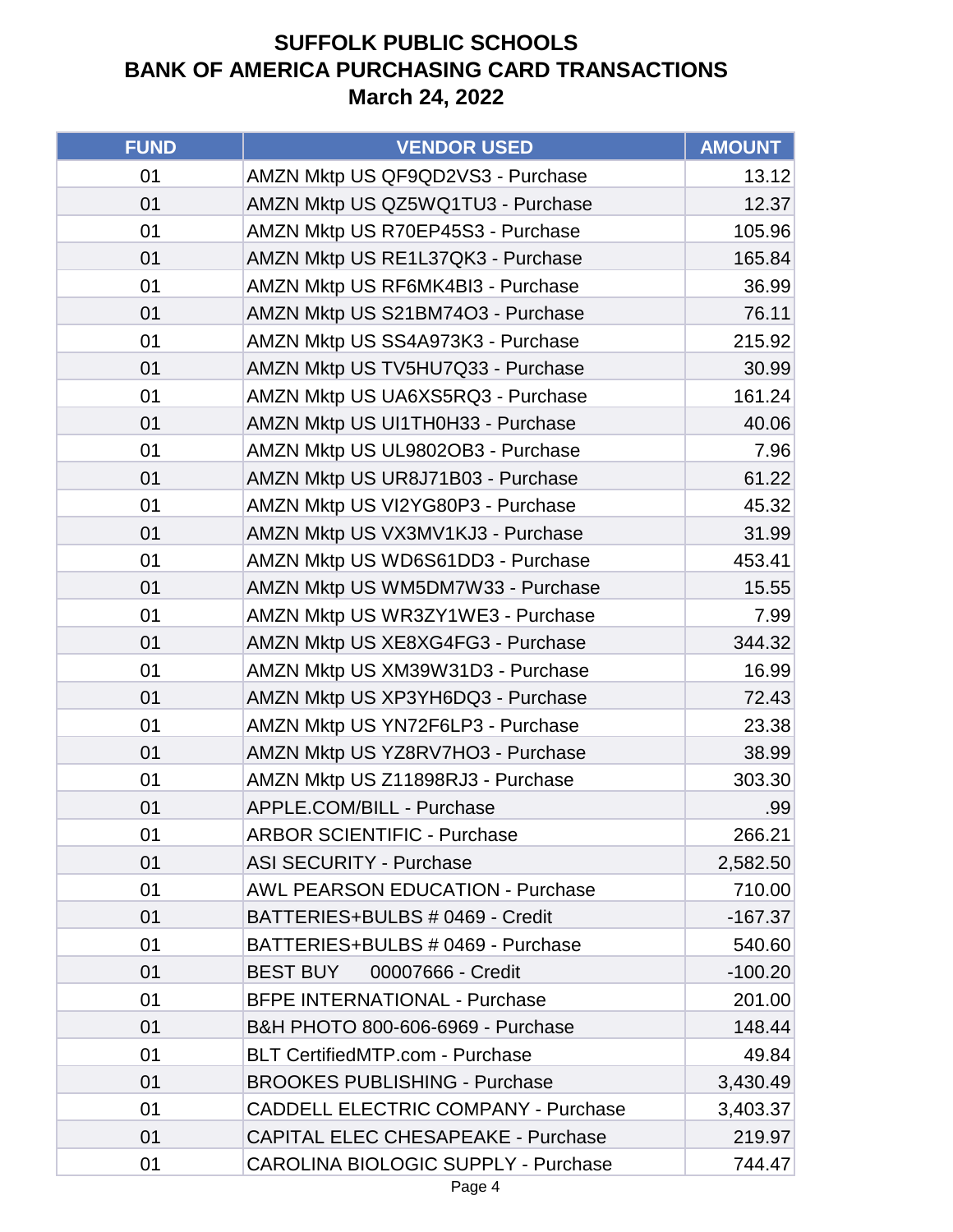| <b>FUND</b> | <b>VENDOR USED</b>                          | <b>AMOUNT</b> |
|-------------|---------------------------------------------|---------------|
| 01          | <b>CHESAPEAKE NOLAND CO - Purchase</b>      | 671.30        |
| 01          | CHICK-FIL-A #01759 - Purchase               | 33.26         |
| 01          | <b>CHURCHLAND'S VILLAGE FLO - Purchase</b>  | 107.45        |
| 01          | <b>CINTAS CORP - Purchase</b>               | 2,180.46      |
| 01          | <b>COMMUNITY ELECTRIC COOPE - Purchase</b>  | 2,769.38      |
| 01          | <b>CRACKER BARREL #309 WILSO - Purchase</b> | 25.57         |
| 01          | <b>DAMUTH TRANE - Purchase</b>              | 10,987.89     |
| 01          | <b>DISCOUNTED DIGITAL - Purchase</b>        | 2.20          |
| 01          | DKC DIGI KEY CORP - Purchase                | 13.68         |
| 01          | <b>DOLLAR TREE - Purchase</b>               | 2.65          |
| 01          | <b>DRIVEEZMD MPC - Purchase</b>             | 4.47          |
| 01          | DUNKIN #358573 - Purchase                   | 55.96         |
| 01          | eBay O 26-08213-38544 - Purchase            | 23.88         |
| 01          | EB VADCDT 2022 STATE - Purchase             | 157.63        |
| 01          | <b>EDIBLE ARRANGEMENTS - Purchase</b>       | 72.06         |
| 01          | EDUCATIONAL INNOVATIONS, - Purchase         | 638.79        |
| 01          | ELECTRONIC SYSTEMS, INC. - Purchase         | 22.81         |
| 01          | <b>EMBROIDERY AND PRINT HOUS - Purchase</b> | 102.00        |
| 01          | FEDEX 83356663 - Purchase                   | 28.76         |
| 01          | FLINN SCIENTIFIC INC - Purchase             | 185.47        |
| 01          | FOOD LION #0958 - Purchase                  | 39.09         |
| 01          | <b>FORESTRY SUPPLIERS INC - Purchase</b>    | 335.94        |
| 01          | <b>GENERAL RENTAL CENTER OF - Purchase</b>  | 272.50        |
| 01          | <b>GIH GLOBALINDUSTRIALEQ - Purchase</b>    | 326.21        |
| 01          | <b>GOFER PARTS LLC - Purchase</b>           | 1,423.28      |
| 01          | <b>GRAINGER - Credit</b>                    | $-4,164.49$   |
| 01          | <b>GRAINGER - Purchase</b>                  | 21,271.01     |
| 01          | <b>GRAMMARLY CODBEBYSN - Purchase</b>       | 100.00        |
| 01          | <b>HAMPTON ROADS DISPOSAL - Purchase</b>    | 395.00        |
| 01          | <b>HERFF JONES - Purchase</b>               | 200.00        |
| 01          | HOLIDAY INN FREDERICKSBU - Purchase         | 970.56        |
| 01          | <b>HOME SCIENCE TOOLS - Purchase</b>        | 32.71         |
| 01          | IN BOXX SYSTEMS - Purchase                  | 429.50        |
| 01          | IN POOLE'S EMBROIDERY, L - Purchase         | 67.00         |
| 01          | <b>IRELAND ELECTRIC COMPANY - Purchase</b>  | 240.57        |
| 01          | <b>JOHNSON CONTROLS FIRE - Purchase</b>     | 1,931.60      |
| 01          | JUICER.IO / SAAS.GROUP - Purchase           | 19.00         |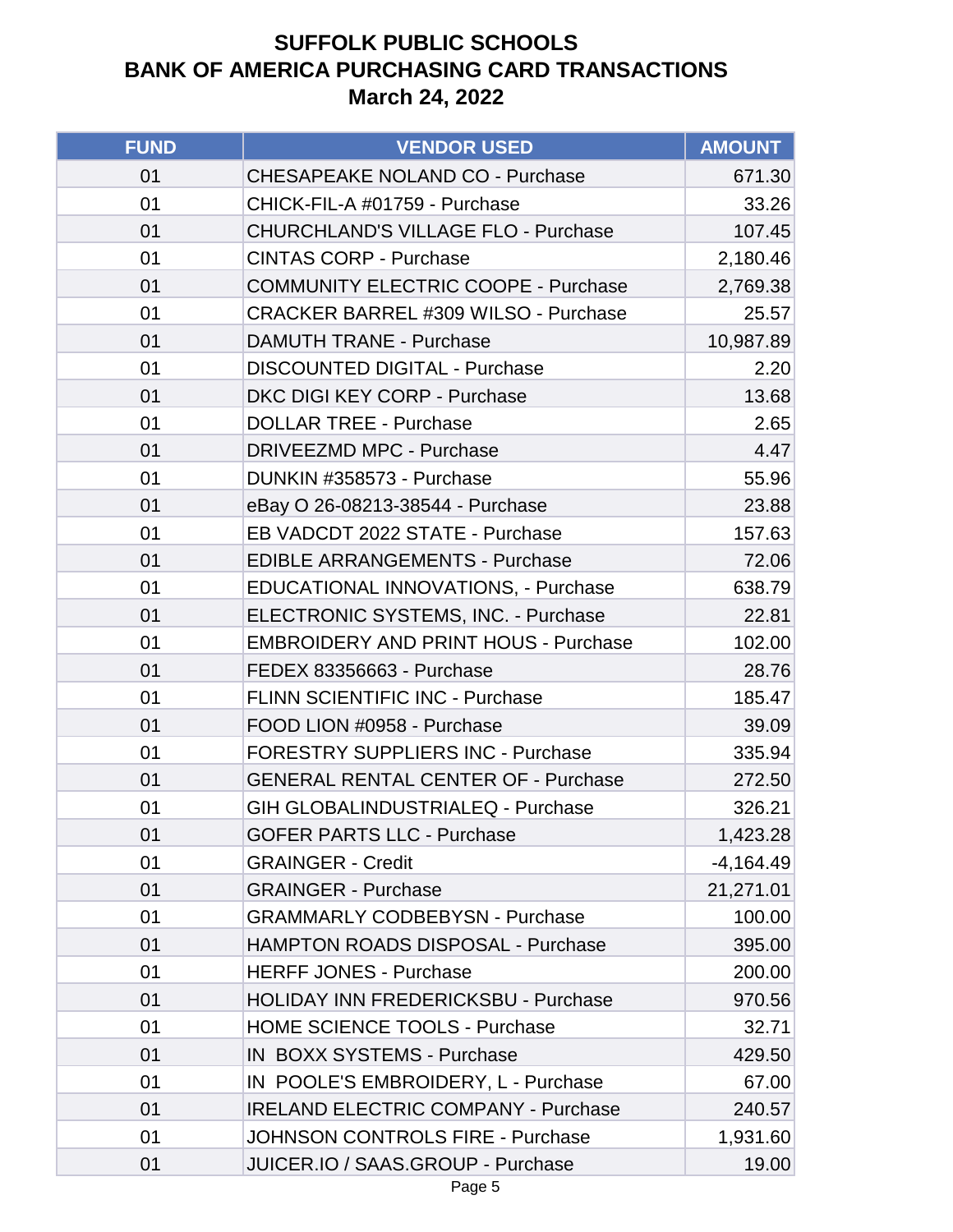| <b>FUND</b> | <b>VENDOR USED</b>                             | <b>AMOUNT</b> |
|-------------|------------------------------------------------|---------------|
| 01          | KELE, INC - Purchase                           | 207.24        |
| 01          | KINGSTON RESORT OWNER LLC - Credit             | $-5.40$       |
| 01          | KINGSTON RESORT OWNER LLC - Purchase           | 601.81        |
| 01          | KROGER #580 - Purchase                         | 127.95        |
| 01          | LOWES #00709 - Purchase                        | 113.16        |
| 01          | LOWES #00907 - Purchase                        | 789.66        |
| 01          | LOWES #01126 - Purchase                        | 2,478.50      |
| 01          | <b>MAJOR SIGN COMPANY - Purchase</b>           | 650.00        |
| 01          | MARKETPLACE 1897 CLT - Purchase                | 24.00         |
| 01          | <b>Master Cleaners - Purchase</b>              | 89.74         |
| 01          | <b>MILLER STEPHENSON &amp; ASSO - Purchase</b> | 275.00        |
| 01          | NAPA STORE #326 - Purchase                     | 21.79         |
| 01          | <b>NATIONAL ENERGY CONTRO - Purchase</b>       | 755.82        |
| 01          | <b>NSBA - Purchase</b>                         | 800.00        |
| 01          | <b>NSPRA - Purchase</b>                        | 102.95        |
| 01          | OFFICE DEPOT #1170 - Purchase                  | 60.68         |
| 01          | OFFICE DEPOT #5910 - Purchase                  | 1,599.43      |
| 01          | <b>OTC BRANDS INC - Purchase</b>               | 119.92        |
| 01          | PANERA BREAD #601617 O - Purchase              | 875.25        |
| 01          | PASCO SCIENTIFIC - Purchase                    | 690.00        |
| 01          | PAYPAL VSRA - Purchase                         | 450.00        |
| 01          | PB LEASING - Purchase                          | 958.65        |
| 01          | <b>POSITIVE PROMOTIONS - Purchase</b>          | 383.38        |
| 01          | PREMIUMBEAT.COM - Purchase                     | 64.95         |
| 01          | PRO CHEM, INC. - Purchase                      | 4,282.84      |
| 01          | PY MystorageCenterbrooke - Purchase            | 228.00        |
| 01          | PZA E CLT - Purchase                           | 20.44         |
| 01          | RE MICHEL 050 NORFOLK - Purchase               | 168.55        |
| 01          | RE MICHEL 053 PORTSMOUTH - Purchase            | 44.91         |
| 01          | RE MICHEL 133 SUFFOLK - Purchase               | 3,101.68      |
| 01          | REXEL 3501 - Purchase                          | 1,341.58      |
| 01          | <b>RIC PARKING - Purchase</b>                  | 48.00         |
| 01          | SAMSCLUB #4710 - Purchase                      | 18.53         |
| 01          | <b>SAMSCLUB.COM - Purchase</b>                 | 1,669.93      |
| 01          | <b>SCHADEL SHEET METAL WORK - Purchase</b>     | 2,967.61      |
| 01          | <b>SCHOOLMART - Purchase</b>                   | 213.48        |
| 01          | <b>SHELL OIL 10083919000 - Purchase</b>        | 57.66         |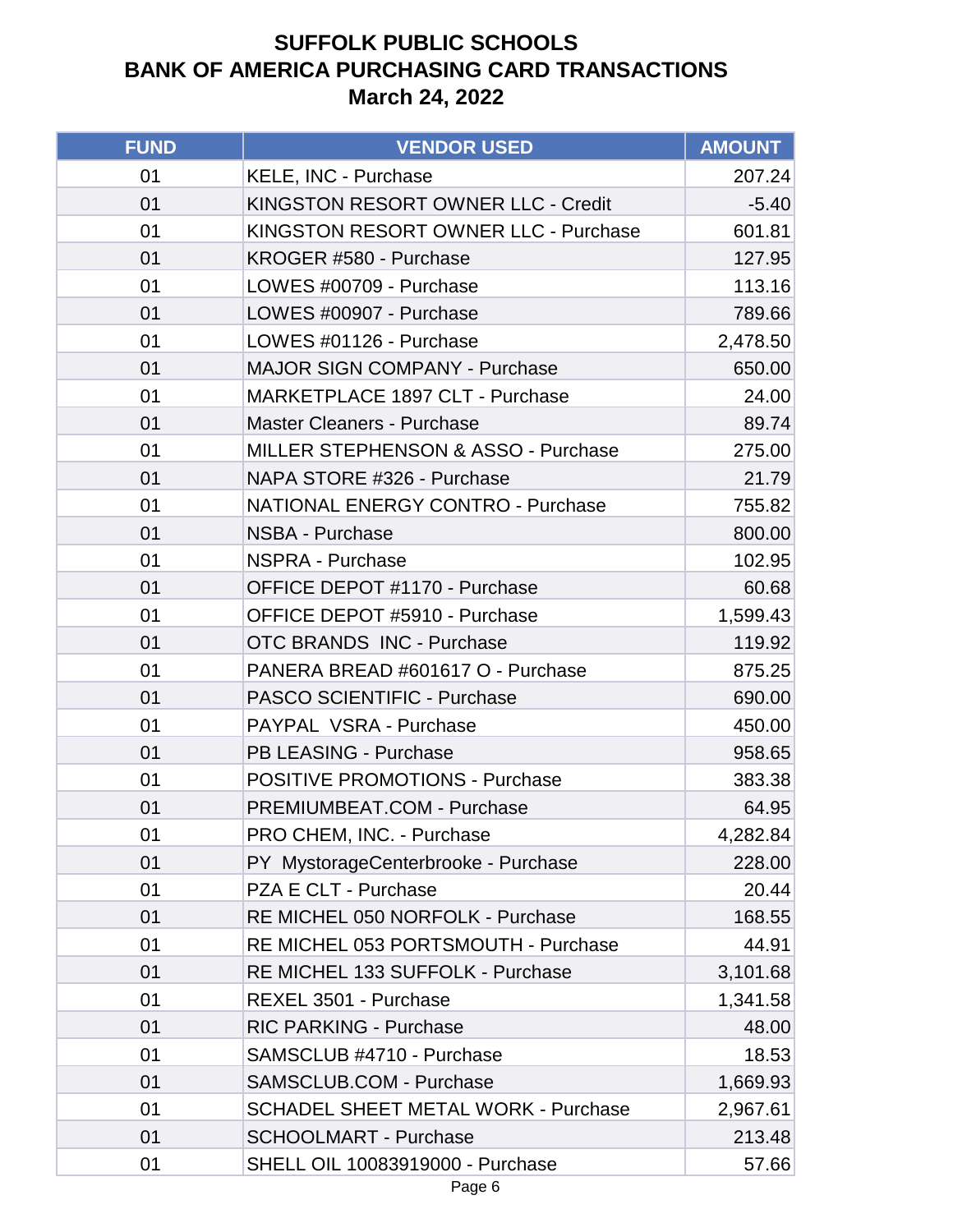| <b>FUND</b> | <b>VENDOR USED</b>                           | <b>AMOUNT</b> |
|-------------|----------------------------------------------|---------------|
| 01          | SHERWIN WILLIAMS 705234 - Purchase           | 3,205.99      |
| 01          | <b>SPECTRUM - Purchase</b>                   | 5,198.78      |
| 01          | <b>SPRINGHILL SUITES ROAN - Purchase</b>     | 618.62        |
| 01          | SQ ACTUAL TACTUALS - Purchase                | 481.95        |
| 01          | SQ TOOLS 4 READING - Purchase                | 300.00        |
| 01          | <b>SSL ECOMM - Purchase</b>                  | 857.02        |
| 01          | <b>STANDBY SYSTEMS INC - Purchase</b>        | 896.25        |
| 01          | STATEFOODSAFETYCOM - Purchase                | 60.00         |
| 01          | <b>STK Shutterstock - Purchase</b>           | 29.00         |
| 01          | <b>SUPERIOR EQUIPMENT SALES - Purchase</b>   | 58.38         |
| 01          | <b>SUPERIOR TRAILER SALES SU - Purchase</b>  | 3,106.87      |
| 01          | <b>TACONY CORPORATION - Purchase</b>         | 758.84        |
| 01          | <b>TACTICAL DIGITAL CORP - Purchase</b>      | 314.80        |
| 01          | TED PELLA- INC. - Purchase                   | 80.26         |
| 01          | THE HOME DEPOT #4622 - Purchase              | 617.20        |
| 01          | THE LINCOLN ELECTRIC CO - Purchase           | 5,923.71      |
| 01          | The Webstaurant Store Inc - Purchase         | 1,920.48      |
| 01          | <b>TROPHY DEPOT - Purchase</b>               | 1,253.27      |
| 01          | <b>TST ROOFING - Purchase</b>                | 24,816.76     |
| 01          | <b>TWEEDS LOCKSMITH - Purchase</b>           | 2,226.90      |
| 01          | <b>UNIVERSITY OF VIRGINIA - Purchase</b>     | 250.00        |
| 01          | <b>USA CLEAN INC - Purchase</b>              | 257.25        |
| 01          | USPS KIOSK 5186829550 - Purchase             | 12.15         |
| 01          | <b>VAMAC INC SUFFOLK - Purchase</b>          | 3,676.25      |
| 01          | <b>VERIZON ONETIMEPAYMENT - Purchase</b>     | 2,879.27      |
| 01          | <b>VIRGINIA AIR DISTRIBUTOR - Purchase</b>   | 1,569.23      |
| 01          | <b>VIRGINIAN PILOT CIRC - Purchase</b>       | 15.96         |
| 01          | <b>VIRGINIA STATE POLICE - Purchase</b>      | 25.20         |
| 01          | <b>VWR INTERNATIONAL INC - Purchase</b>      | 380.79        |
| 01          | WAL-MART #1687 - Purchase                    | 24.36         |
| 01          | <b>WALMART.COM AA - Purchase</b>             | 747.73        |
| 01          | <b>WALTERS OUTDOOR POWER EQU - Purchase</b>  | 1,416.44      |
| 01          | <b>WESTIN (WESTIN HOTELS) - Purchase</b>     | 992.88        |
| 01          | <b>WILLIAM V MACGILL &amp; CO - Purchase</b> | 1,207.41      |
| 01          | WM SUPERCENTER #1687 - Purchase              | 95.39         |
| 01          | <b>WO GRUBB STEEL ERECTION I - Purchase</b>  | 771.47        |
| 01          | WWW COMETSUPPLY COM - Purchase               | 85.66         |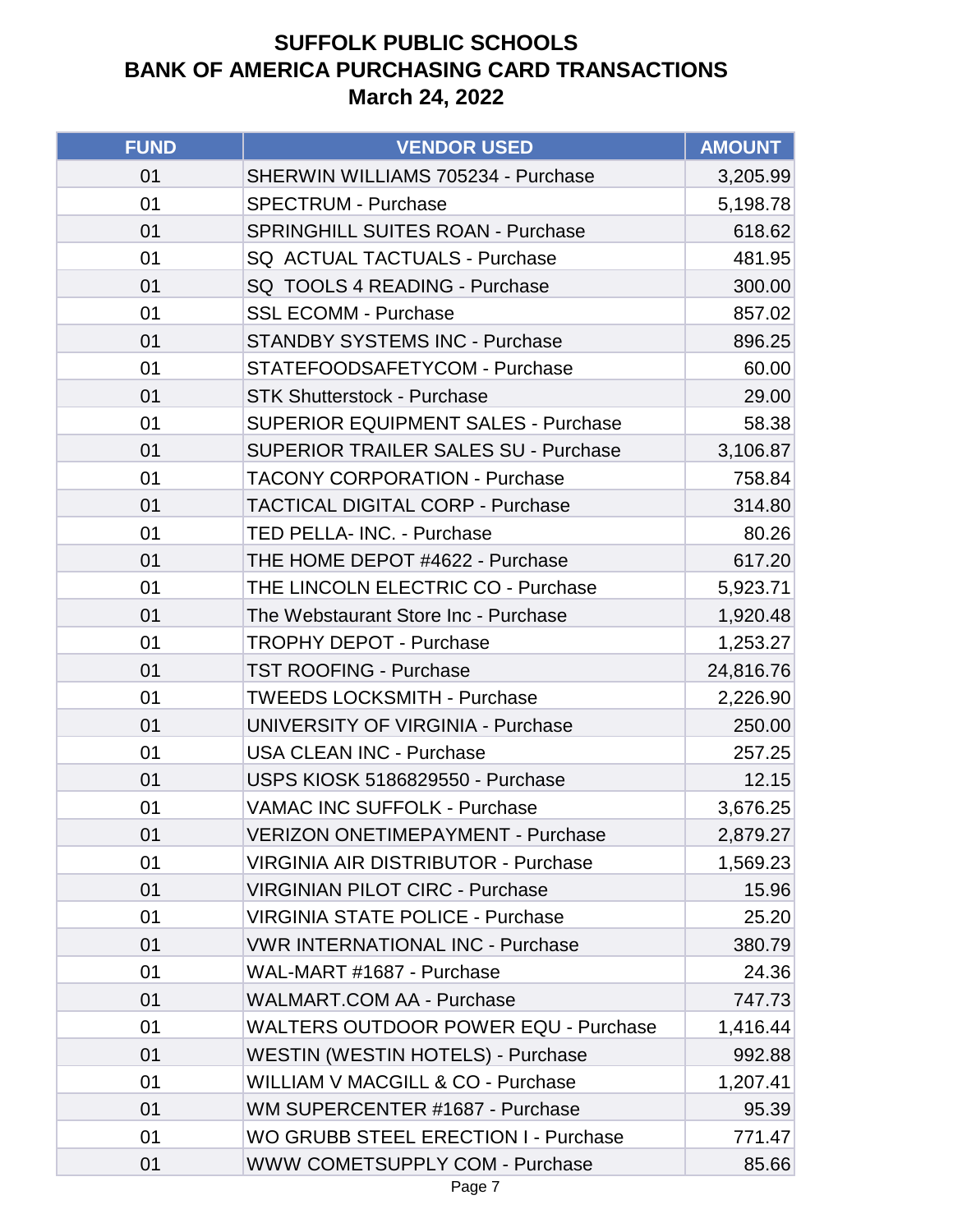| <b>FUND</b> | <b>VENDOR USED</b>                   | <b>AMOUNT</b> |
|-------------|--------------------------------------|---------------|
| 01 Total    |                                      | 168,157.73    |
| 02          | <b>ALLIANZ TRAVEL INS - Purchase</b> | 54.00         |
| 02          | AMAZON.COM 1B6VS0IY0 AMZN - Purchase | 1,089.00      |
| 02          | Amazon.com 1I1VE6XY1 - Purchase      | 295.42        |
| 02          | AMAZON.COM 1I8FO07I1 AMZN - Purchase | 35.79         |
| 02          | AMERICAN 3B SCIENTIFIC L - Purchase  | 1,521.00      |
| 02          | AMZN Mktp US 1B0EL2S80 - Purchase    | 17.79         |
| 02          | AMZN Mktp US 1B0G66YA1 - Purchase    | 5.17          |
| 02          | AMZN Mktp US 1B7V729S2 - Purchase    | 25.97         |
| 02          | AMZN Mktp US 1B97X89M0 - Purchase    | 27.47         |
| 02          | AMZN Mktp US 1I0A50F20 - Purchase    | 186.08        |
| 02          | AMZN Mktp US 1I0S12J50 - Purchase    | 113.98        |
| 02          | AMZN Mktp US 1I0YH1SB1 - Purchase    | 126.76        |
| 02          | AMZN Mktp US 1I23D27I1 - Purchase    | 52.00         |
| 02          | AMZN Mktp US 1I38F2AZ0 - Purchase    | 205.14        |
| 02          | AMZN Mktp US 1177M80A1 - Purchase    | 7.99          |
| 02          | AMZN Mktp US 4A02F3JO3 - Purchase    | 256.05        |
| 02          | AMZN Mktp US 7F6JX3XX3 - Purchase    | 24.44         |
| 02          | AMZN Mktp US 7T7FI99O3 - Purchase    | 150.96        |
| 02          | AMZN Mktp US 8C0YK7UG3 - Purchase    | 107.96        |
| 02          | <b>AMZN Mktp US - Credit</b>         | $-36.40$      |
| 02          | AMZN Mktp US IG8CY9573 - Purchase    | 805.44        |
| 02          | AMZN Mktp US OL6MT6RW3 - Purchase    | 25.84         |
| 02          | AMZN MKTP US OM76X3033 AM - Purchase | 88.00         |
| 02          | AMZN Mktp US PV7QZ29O3 - Purchase    | 1,351.12      |
| 02          | AMZN Mktp US TZ9822FD3 - Purchase    | 224.91        |
| 02          | AMZN MKTP US U33NB1XL3 AM - Purchase | 74.75         |
| 02          | AMZN Mktp US U66QV47W3 - Purchase    | 30.58         |
| 02          | AMZN Mktp US VB96K9123 - Purchase    | 1,532.08      |
| 02          | AMZN Mktp US WM2U99LH3 - Purchase    | 23.26         |
| 02          | AMZN Mktp US XP3YH6DQ3 - Purchase    | 64.81         |
| 02          | <b>BRAININGCAMP - Purchase</b>       | 495.00        |
| 02          | <b>BURMAX INC - Purchase</b>         | 7,529.60      |
| 02          | <b>BUYRITE BEAUTY - Purchase</b>     | 5,605.00      |
| 02          | DELTA AIR 0062497437054 - Purchase   | 338.20        |
| 02          | DELTA AIR 0062497437055 - Purchase   | 338.20        |
| 02          | DON JOHNSTON, INC - Purchase         | 1,944.00      |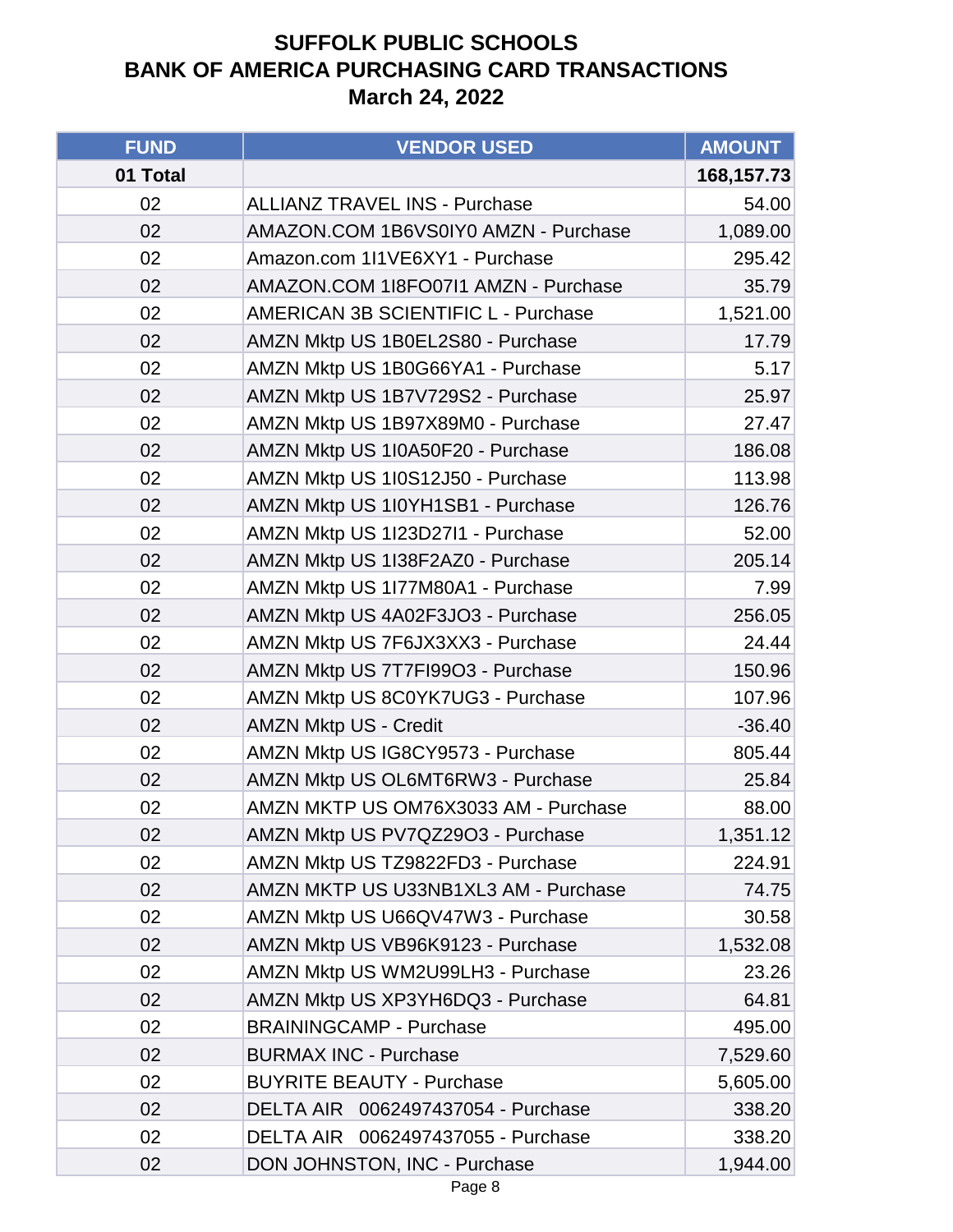| <b>FUND</b> | <b>VENDOR USED</b>                         | <b>AMOUNT</b> |
|-------------|--------------------------------------------|---------------|
| 02          | EDMENTUM, INC. - Purchase                  | 3,000.00      |
| 02          | <b>ESEA ESEANETWORK.ORG - Purchase</b>     | 2,636.00      |
| 02          | FLYLEAF PUBLISHING - Purchase              | 3,017.18      |
| 02          | <b>HEGGERTY LITERACY RES - Purchase</b>    | 8,701.81      |
| 02          | IN ELLSWORTH PUBLISHING - Purchase         | 4,893.70      |
| 02          | IN NATIONAL INSTITUTE FO - Purchase        | 1,392.30      |
| 02          | <b>LAKESHORE LEARNING MATER - Purchase</b> | 2,850.71      |
| 02          | MR. BEAUTY EQUIPMENT - Purchase            | 8,283.77      |
| 02          | <b>NOCTI - Purchase</b>                    | 27.00         |
| 02          | OFFICE DEPOT #1170 - Purchase              | 34.07         |
| 02          | OFFICE DEPOT #5910 - Purchase              | 1,313.23      |
| 02          | OFFICEMAX/OFFICEDEPT#6877 - Purchase       | 74.34         |
| 02          | PANERA BREAD #601617 O - Purchase          | 503.80        |
| 02          | PAYPAL BARNESNOBLE - Purchase              | 73.94         |
| 02          | PAYPAL VSRA - Purchase                     | 5,100.00      |
| 02          | <b>RIFTON EQUIPMENT - Purchase</b>         | 1,109.25      |
| 02          | SAMS CLUB #4710 - Purchase                 | 26.22         |
| 02          | <b>SCHOOL SPECIALTY LLC - Purchase</b>     | 424.91        |
| 02          | <b>SHOESTRING PRESS - Purchase</b>         | 263.75        |
| 02          | <b>SOLPASS - Purchase</b>                  | 490.00        |
| 02          | SQ TOOLS 4 READING - Purchase              | 4,151.00      |
| 02          | <b>TEACHSTONE TRAINING - Purchase</b>      | 125.00        |
| 02          | THE LINCOLN ELECTRIC CO - Purchase         | 64.81         |
| 02          | The Webstaurant Store Inc - Purchase       | 7,314.56      |
| 02          | <b>WYNDHAM NEW ORLEANS FQ - Credit</b>     | $-7.92$       |
| 02          | <b>WYNDHAM NEW ORLEANS FQ - Purchase</b>   | 1,057.08      |
| 02 Total    |                                            | 81,657.87     |
| 03          | ALL POINTS FOODSERVICE P - Purchase        | 544.35        |
| 03          | Amazon.com GV0M03NU3 - Purchase            | 436.50        |
| 03          | AMZN Mktp US NN4B97WC3 - Purchase          | 957.65        |
| 03          | ARS C20 - CHESAPEAKE - Credit              | $-1,107.65$   |
| 03          | ARS C20 - CHESAPEAKE - Purchase            | 831.92        |
| 03          | <b>CADDELL ELECTRIC COMPANY - Purchase</b> | 642.23        |
| 03          | <b>CREST FOOD SERVICE EQUIP - Purchase</b> | 3,953.17      |
| 03          | DOLLAR GENERAL #14407 - Purchase           | 14.58         |
| 03          | FOOD LION #0958 - Purchase                 | 100.51        |
| 03          | KROGER #580 - Purchase                     | 38.97         |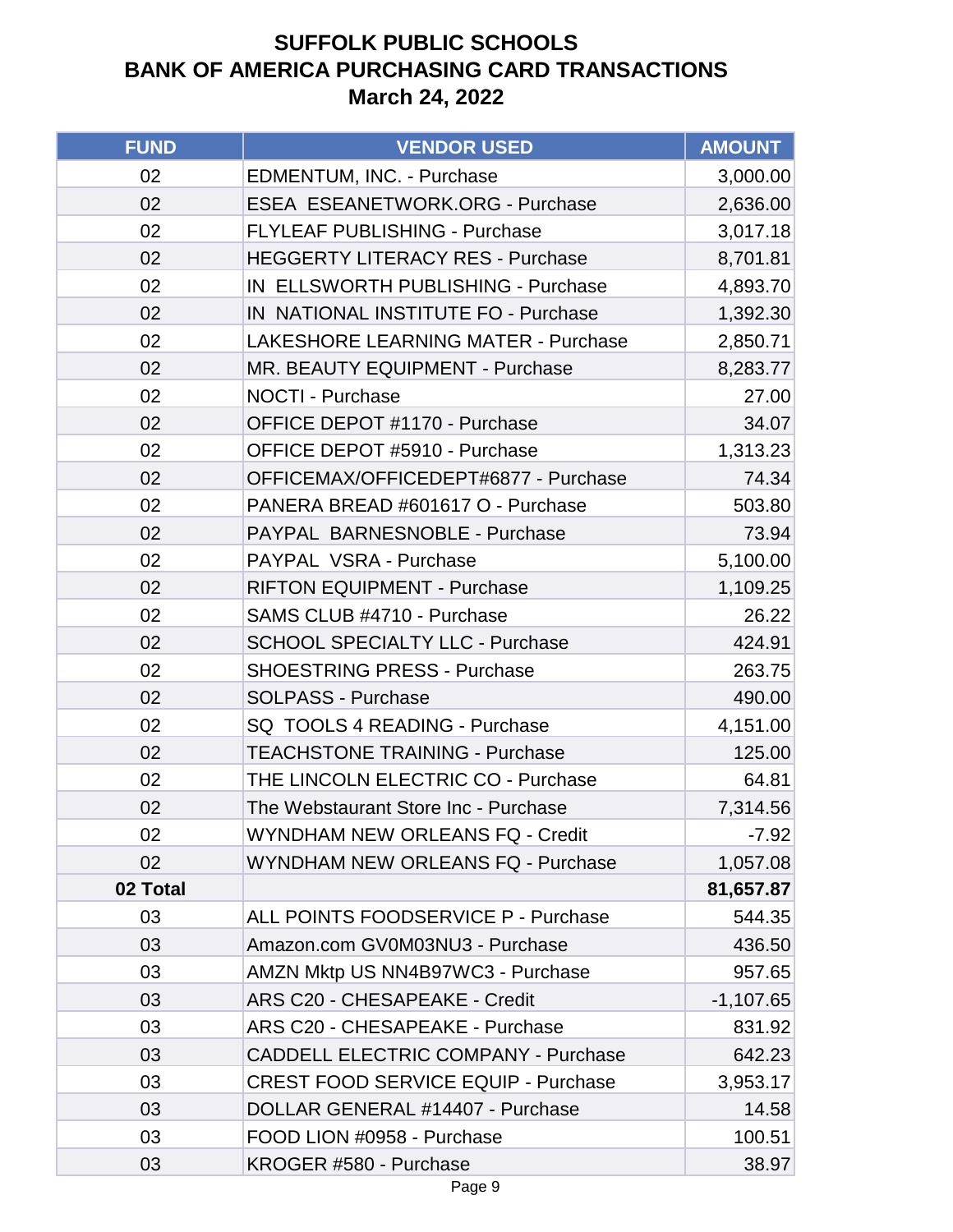| <b>FUND</b>        | <b>VENDOR USED</b>                       | <b>AMOUNT</b> |
|--------------------|------------------------------------------|---------------|
| 03                 | LOWES #01126 - Purchase                  | 152.04        |
| 03                 | NAPA STORE #326 - Purchase               | 20.98         |
| 03                 | PAW SONRIZE ELECTRICAL EN - Purchase     | 2,460.00      |
| 03                 | PAYPAL SNAVA - Purchase                  | 165.00        |
| 03                 | READYREFRESH BY NESTLE - Purchase        | 31.52         |
| 03                 | <b>SCHOOL NUTRITION ASSOC - Purchase</b> | 900.00        |
| 03                 | STATEFOODSAFETYCOM - Purchase            | 150.00        |
| 03                 | WM SUPERCENTER #1687 - Purchase          | 243.89        |
| 03 Total           |                                          | 10,535.66     |
| <b>Grand Total</b> |                                          | 260,351.26    |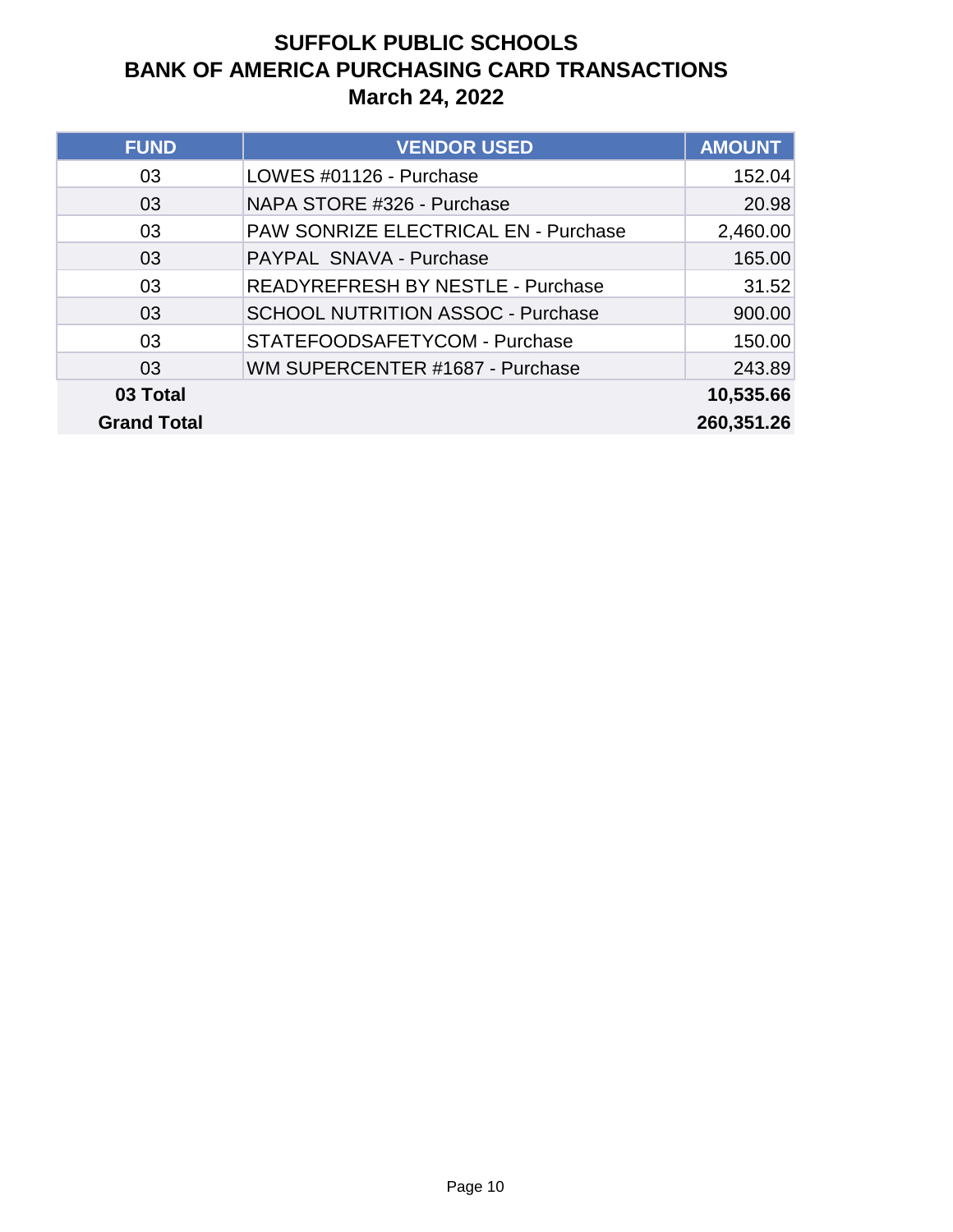| <b>Check No</b>             | <b>Vendor Name</b>            | <b>Description</b>                                                                               | <b>Amount</b> |
|-----------------------------|-------------------------------|--------------------------------------------------------------------------------------------------|---------------|
| 01 - GENERAL OPERATING FUND |                               |                                                                                                  |               |
| 00008181                    | ARC3 GASES                    | Delivery of gas to run certain shop equipment                                                    | 103.60        |
| 00008182                    | <b>CHIP'S TOWING</b>          | <b>Towing Services and Repair Services</b>                                                       | 621.65        |
| 00008183                    | COLONY TIRE CORP #13          | <b>TIRES FOR BUSES</b>                                                                           | 385.45        |
| 00008184                    | DAMUTH TRANE SERVICES         | Provide repairs and parts                                                                        | 5,885.00      |
| 00008185                    | DOMA TECHNOLOGIES             | Per SPS 1616 provide document conversion services of student records into electronic format      | 2,551.60      |
| 00008186                    | ELECTRONIC SYSTEMS INC        | ALTALINK COPIER 1/15-2/14/22 NSES                                                                | 541.40        |
| 00008186                    | ELECTRONIC SYSTEMS INC        | COPIER-7TH FLR 2/15-3/14/22                                                                      | 186.48        |
| 00008186                    | ELECTRONIC SYSTEMS INC        | FINANCE PRINTER 4350 2/15-3/14/22                                                                | 25.89         |
| 00008186                    | ELECTRONIC SYSTEMS INC        | FINANCE PRINTER P4015N 2/15-3/14/22                                                              | 15.96         |
| 00008186                    | ELECTRONIC SYSTEMS INC        | VERSALINK LASER 1/15-2/14/22 NSES                                                                | 5.47          |
| 00008187                    | JAMES RIVER SOLUTIONS, LLC    | <b>BUS FUEL-1650 GAL-SWES</b>                                                                    | 6,092.69      |
| 00008187                    | JAMES RIVER SOLUTIONS, LLC    | BUS FUEL-1699.3 GAL-TW                                                                           | 6,743.75      |
| 00008187                    | JAMES RIVER SOLUTIONS, LLC    | BUS FUEL-1800 GAL-CFCMS                                                                          | 7,143.37      |
| 00008187                    | JAMES RIVER SOLUTIONS, LLC    | BUS FUEL-1930.5 GAL-SWES                                                                         | 8,807.02      |
| 00008187                    | JAMES RIVER SOLUTIONS, LLC    | BUS FUEL-2111.2 GAL-KFHS                                                                         | 7,832.63      |
| 00008187                    | JAMES RIVER SOLUTIONS, LLC    | BUS FUEL-2557.4 GAL-JYMS                                                                         | 9,443.30      |
| 00008187                    | JAMES RIVER SOLUTIONS, LLC    | BUS FUEL-2889.7 GAL-KFHS                                                                         | 10,778.70     |
| 00008187                    | JAMES RIVER SOLUTIONS, LLC    | BUS FUEL-3810.4 GAL-KFHS                                                                         | 15,121.72     |
| 00008187                    | JAMES RIVER SOLUTIONS, LLC    | BUS FUEL-7446 GAL-JFK                                                                            | 23,023.33     |
| 00008187                    | JAMES RIVER SOLUTIONS, LLC    | FUEL-1400.6 GAL-MAINTENANCE                                                                      | 4,687.85      |
| 00008188                    | KING'S FORK HIGH SCHOOL       | CHARTER BUS FOR BBALL SEMI-FINALS                                                                | 1,200.00      |
| 00008188                    | KING'S FORK HIGH SCHOOL       | GIRLS CHARTER BUS FOR STATES                                                                     | 1,325.00      |
| 00008189                    | LAKELAND HIGH SCHOOL          | <b>JROTC REIMBURSEMENT</b>                                                                       | 1,284.31      |
| 00008189                    | LAKELAND HIGH SCHOOL          | TRANSPORT FOR GIRLS BBALL TO FALLSCHURCH                                                         | 1,850.00      |
| 00008190                    | LPR AIRPORT EXPRESS           | Transportation services for 2021-22 school year. Based on 12x highest invoice of 2020-21 sch yr. | 10,082.32     |
| 00008191                    | NATURCHEM, INC                | <b>OUTFALL REPAIRS-MBES</b>                                                                      | 14,725.00     |
| 00008191                    | NATURCHEM, INC                | PERFORM REPAIRS TO BMP POND                                                                      | 6,573.00      |
| 00008191                    | NATURCHEM, INC                | STORMWATER POND MAINTENANCE                                                                      | 3,300.00      |
| 00008191                    | NATURCHEM, INC                | STORMWATER POND MAINTENANCE-MONTHLY                                                              | 3,300.00      |
| 00008191                    | NATURCHEM, INC                | STORMWATER POND REPAIRS @ BTW                                                                    | 2,150.00      |
| 00008191                    | NATURCHEM, INC                | STORMWATER POND REPAIRS @ KFHS                                                                   | 5,325.00      |
| 00008191                    | NATURCHEM, INC                | STORMWATER POND REPAIRS @ OES                                                                    | 3,175.00      |
| 00008192                    | NOWCARE PHYSICIANS            | RANDOM TESTING-JULY 2021                                                                         | 60.00         |
| 00008193                    | OPTIMA BEHAVIORAL HEALTH INC. | EMPLOYEE ASST PROG-FEBRUARY 2022                                                                 | 2,225.53      |
| 00008194                    | RIVERSIDE PAPER SUPPLY CO     | <b>JANITORIAL SUPPLIES</b>                                                                       | 1,239.43      |
| 00008194                    | RIVERSIDE PAPER SUPPLY CO     | Per Southside Food Services Bid - Paper towels and toilet tissue                                 | 5,000.00      |
| 00008195                    | SCHOOL SPECIALTY, LLC         | Provide teacher gift cards                                                                       | 1,156.53      |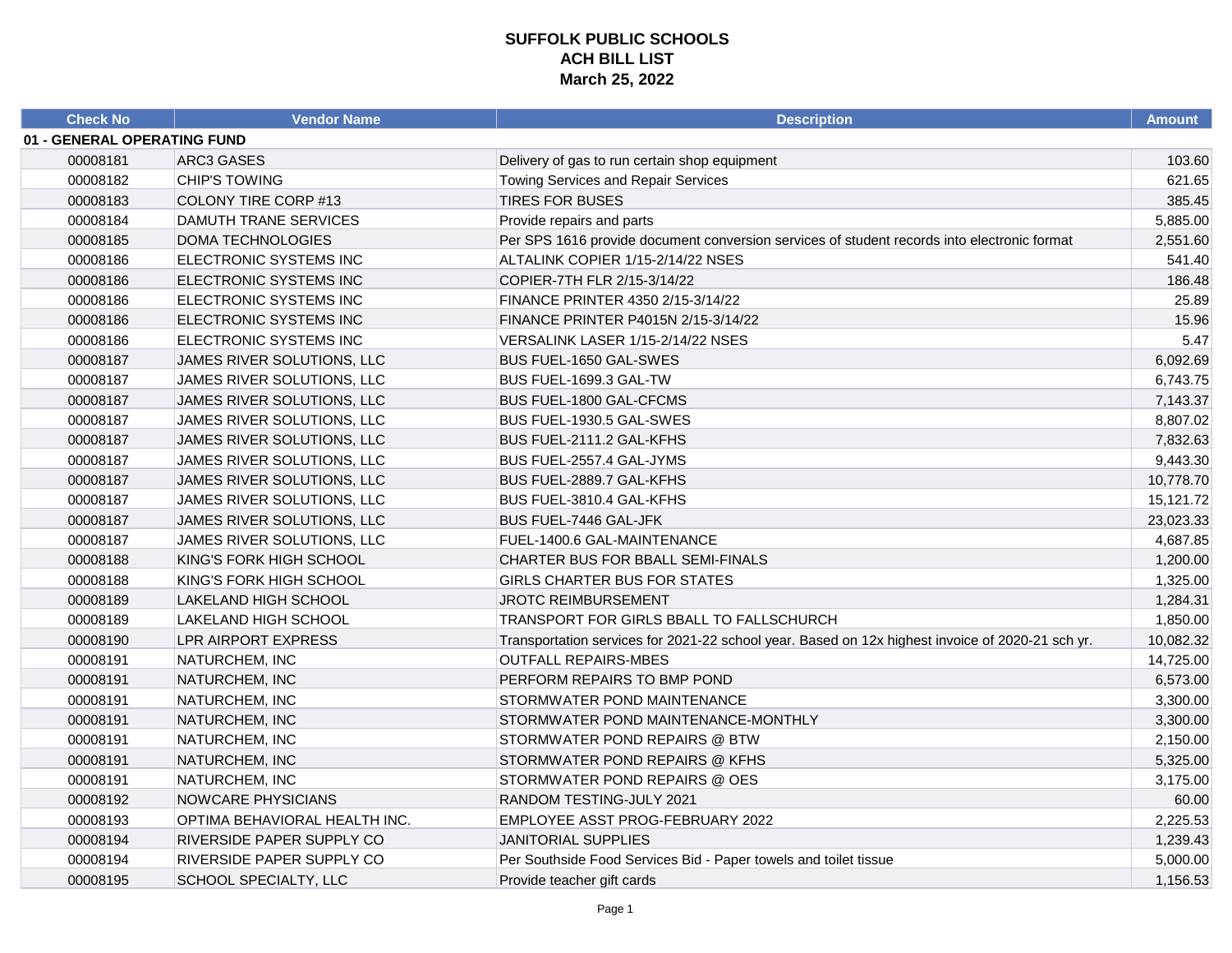| <b>Check No</b> | <b>Vendor Name</b>                   | <b>Description</b>                        | <b>Amount</b> |
|-----------------|--------------------------------------|-------------------------------------------|---------------|
| 00008196        | <b>SONNY MERRYMAN INC</b>            | Bus Repairs as needed                     | 231.55        |
| 00008196        | <b>SONNY MERRYMAN INC</b>            | <b>ENGINE REPAIR/BALANCE ON PO 220028</b> | 123.20        |
| 00008196        | SONNY MERRYMAN INC                   | <b>REPAIRS TO BUS 414</b>                 | 6,223.27      |
| 00008196        | <b>SONNY MERRYMAN INC</b>            | <b>REPAIRS TO BUS 89</b>                  | 3,478.95      |
| 00008197        | <b>TAYLOR ENTERPRISES</b>            | <b>REPAIR DAMAGED CEILING @ FGMS</b>      | 1,432.81      |
| 00008198        | VERITIV OPERATING CO, FORMERLY XPEDX | <b>JANITORIAL SUPPLIES</b>                | 3,399.29      |
| 00008199        | WESTERN BRANCH DIESEL INC            | <b>REPAIRS TO BUS 90</b>                  | 554.92        |
| 00008200        | <b>XEROX CORPORATION</b>             | 2ND FLR COPIER SER# EFQ-648252 1/23-2/27  | 246.17        |
| 00008200        | XEROX CORPORATION                    | COPIER 1ST FLR SER#3AG-890935 1/23-2/27   | 51.55         |
| 00008200        | <b>XEROX CORPORATION</b>             | COPIER 7TH FLR SER#8TB-651188 1/23-2/27   | 109.35        |
| 00008200        | <b>XEROX CORPORATION</b>             | COPIER FOR MAINTENANCE 1/23-2/27/22       | 97.85         |
| 00008200        | <b>XEROX CORPORATION</b>             | COPIER HR SER# EHQ-229791 1/23-2/27/22    | 84.32         |
| 00008200        | <b>XEROX CORPORATION</b>             | COPIER SER# 8TB-651101 TW 1/21-2/28/22    | 97.83         |
| 00008200        | <b>XEROX CORPORATION</b>             | COPIER SER# EHQ-231498 12/26-1/23 TECH    | 12.61         |
| 00008200        | <b>XEROX CORPORATION</b>             | COPIER SER# Y4X-928446 TW 1/21-2/28/22    | 34.04         |
| 00008200        | <b>XEROX CORPORATION</b>             | CREDIT FOR SER# 4HX-981207 12/30-1/30/22  | $-32.54$      |
| 00008200        | <b>XEROX CORPORATION</b>             | CREDIT FOR SER# 4HX-981207 12/8-12/30/21  | $-23.09$      |
| 00008200        | <b>XEROX CORPORATION</b>             | EFI SERVER SER# KHZ-697126 FEB 2022 PS    | 50.00         |
| 00008200        | <b>XEROX CORPORATION</b>             | EFI SERVER SER# KHZ-697595 FEB 2022 PS    | 50.00         |
| 00008200        | <b>XEROX CORPORATION</b>             | IR120 PROD PRESS SER# 2XL-546196 FEB 22   | 2,742.75      |
| 00008200        | <b>XEROX CORPORATION</b>             | PRIMELINK SER#ECQ-669931 1/30-2/28/22     | 387.43        |
| 00008200        | <b>XEROX CORPORATION</b>             | PRIMELINK SER#ECQ-670483 1/30-2/28/22     | 482.43        |
| 00008200        | <b>XEROX CORPORATION</b>             | PRIMELINK SER#ECQ-670683 1/30-2/28/22     | 482.43        |
|                 |                                      |                                           | 194.285.10    |

| <b>Check No</b>  | <b>Vendor Name</b>          | <b>Description</b>                                          | <b>Amount</b> |
|------------------|-----------------------------|-------------------------------------------------------------|---------------|
| 02 - GRANTS FUND |                             |                                                             |               |
| 00008176         | <b>ATTRONICA</b>            | Installation of Interactive whiteboard systen               | 3,037.29      |
| 00008176         | <b>ATTRONICA</b>            | Interactive Projector Board magnetic 5'x8' & misc materials | 1,473.71      |
| 00008177         | BAZON COX & ASSOCIATES INC  | SECEP IP Intercom upgrade QUote #12415 dated 2/17/2021      | 27,696.07     |
| 00008178         | PROCARE THERAPY, INC        | CONTRACTED PSYCHS - HOLSTON & OVERATH                       | 3,463.95      |
| 00008178         | PROCARE THERAPY, INC        | CONTRACTED SLPS - DILL                                      | 735.60        |
| 00008178         | PROCARE THERAPY, INC        | CONTRACTED SLPS - UPDIKE                                    | 1,765.44      |
| 00008178         | PROCARE THERAPY, INC        | CONTRACTED SLPS - WILLIAMS                                  | 1,857.39      |
| 00008178         | <b>PROCARE THERAPY, INC</b> | CONTRACTED SPEC ED TEACHER - KEENE                          | 1,350.00      |
| 00008178         | PROCARE THERAPY, INC        | CONTRACTED SPEC ED TEACHER - MCCOY                          | 2,437.50      |
| 00008179         | <b>SOLIANT HEALTH</b>       | CONTRACTED SLP - A. LEE                                     | 9,525.00      |
| 00008179         | <b>SOLIANT HEALTH</b>       | CONTRACTED SLP - JONES & LANZILLO                           | 10,387.50     |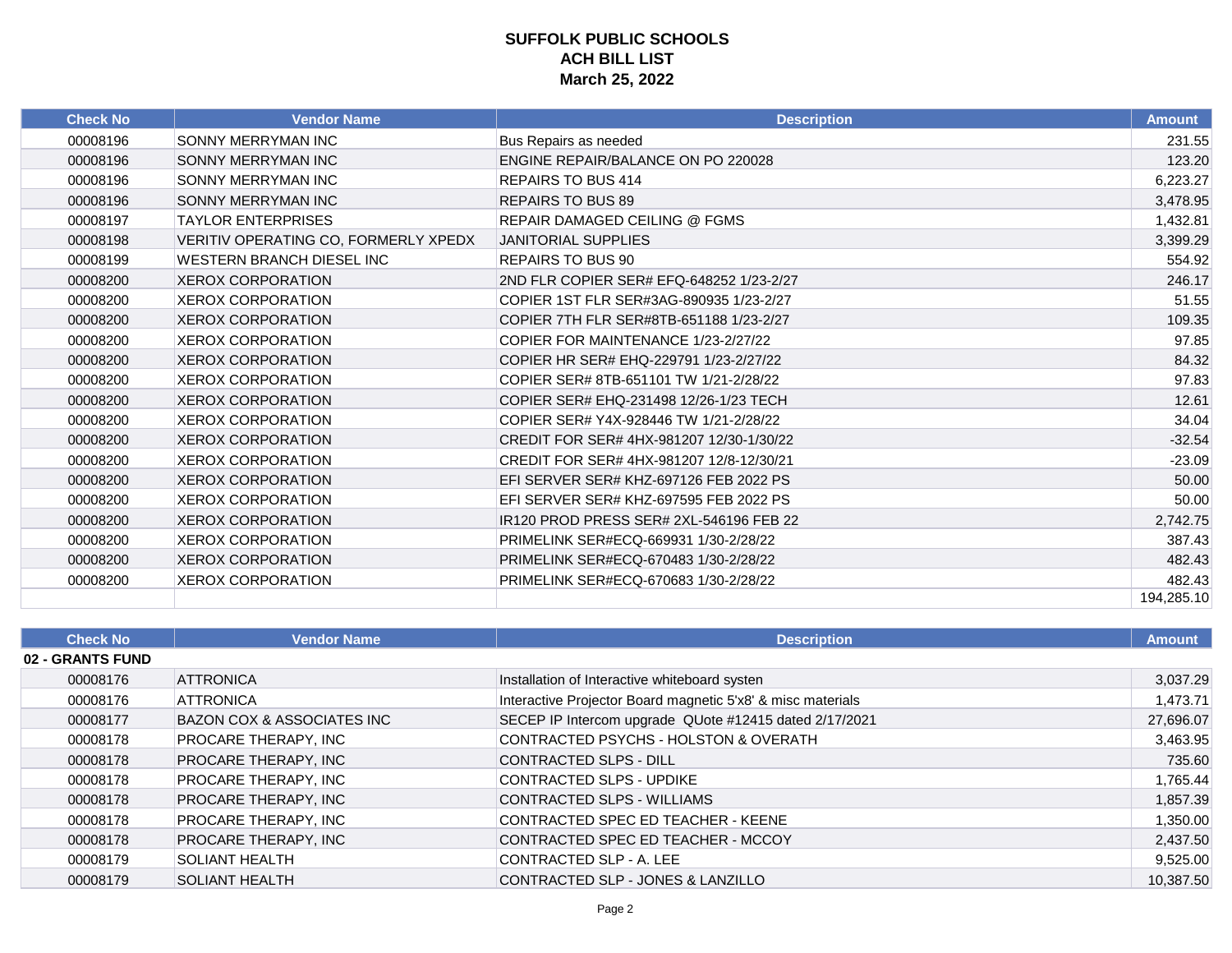| <b>Check No</b> | <b>Vendor Name</b>    | <b>Description</b>                  | <b>Amount</b> |
|-----------------|-----------------------|-------------------------------------|---------------|
| 00008179        | <b>SOLIANT HEALTH</b> | CONTR SLI-UNDERWOOD.WENTWORTH&JOHNS | 19.537.50     |
| 00008180        | TOOLS 4 READING       | Phoneme/Grapheme Cards              | 28,442.83     |
| 00008180        | TOOLS 4 READING       | Phoneme/Grapheme Mini Cards         | 3,446.17      |
|                 |                       |                                     | 115,155.95    |
|                 |                       | <b>GRAND TOTAL</b>                  | 309,441.05    |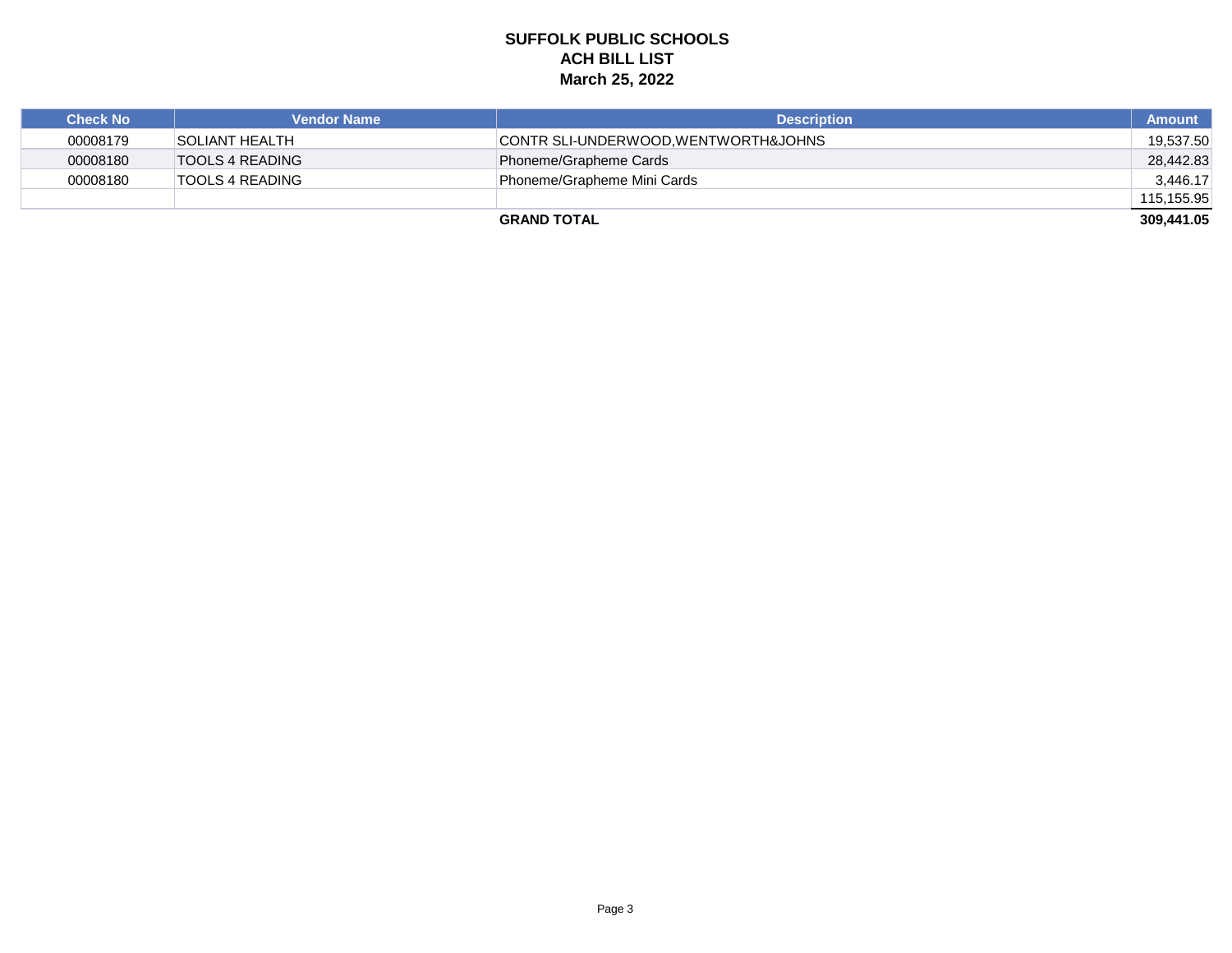| <b>Check No</b>             | <b>Vendor Name</b>                       | <b>Description</b>                          | <b>Amount</b> |
|-----------------------------|------------------------------------------|---------------------------------------------|---------------|
| 01 - GENERAL OPERATING FUND |                                          |                                             |               |
| 00121090                    | ALC SCHOOLS, LLC                         | <b>MARCH TRANSPORTATION OF STUDENTS</b>     | 6,712.50      |
| 00121091                    | AMERICAN RED CROSS                       | ADULT/CHILD CPR 3/7/2022 @ SAO              | 84.00         |
| 00121092                    | <b>B &amp; H PHOTO</b>                   | DBX DriveRack PA2 BH #DBPA2 ? MFR #DBXPA2-V | 1,568.74      |
| 00121093                    | <b>BLAIR BROTHERS INC</b>                | Resurface Parking lot JYMS                  | 408,207.50    |
| 00121094                    | <b>BROWN, SHEILA</b>                     | REIMBURSE FOR COOLANT ON BUS 84             | 18.94         |
| 00121095                    | <b>BSN SPORTS, LLC</b>                   | <b>BRANDING FOR ALL SCHOOLS</b>             | 3,193.76      |
| 00121096                    | CINTAS CORPORATION #391                  | UNIFORMS FOR CUSTODIANS                     | 1,256.14      |
| 00121096                    | CINTAS CORPORATION #391                  | UNIFORMS FOR CUSTODIANS-TAX EXEMPT          | 87.66         |
| 00121096                    | CINTAS CORPORATION #391                  | UNIFORMS FOR TRANSPORTATION                 | 67.34         |
| 00121096                    | <b>CINTAS CORPORATION #391</b>           | UNIFORMS-OVERCHARGED AND TAX EXEMPT         | 41.35         |
| 00121096                    | CINTAS CORPORATION #391                  | UNIFORMS-TAX EXEMPT                         | 520.03        |
| 00121096                    | CINTAS CORPORATION #391                  | UNIFORMS-TAX EXEMPT (DEDUCTED)              | 171.30        |
| 00121096                    | CINTAS CORPORATION #391                  | UNIFORMS-TAX EXEMPT & OVERCHARGE DEDUCT     | 4,007.45      |
| 00121096                    | CINTAS CORPORATION #391                  | UNIFORMS-TAX EXEMPT & OVERCHARGE DEDUCTE    | 70.95         |
| 00121097                    | CLIA LABORATORY PROGRAM                  | CERTIFICATE FEE 9/1/22 - 8/31/24            | 180.00        |
| 00121098                    | COLUMBIA GAS OF VIRGINIA                 | heating/gas                                 | 10,984.17     |
| 00121099                    | COMMONWEALTH OF VIRGINIA                 | <b>BOILER INSPECTION</b>                    | 40.00         |
| 00121100                    | CONSCENDO AVIATION INVESTMENTS LLC       | KN95 MASKS                                  | 8,380.00      |
| 00121101                    | <b>DOMINION VIRGINIA POWER</b>           | electricity                                 | 231,223.61    |
| 00121102                    | ELLIS, DENNIE                            | TRAVEL-JAN/FEB 2022 STUDENT DROP/PICKUP     | 786.24        |
| 00121103                    | <b>EMS LINQ INC</b>                      | ALIO TIME OVERAGE 12/01/21-11/30/22         | 3,654.00      |
| 00121104                    | <b>GALLAGHER BENEFIT SERVICES, INC</b>   | DECEMBER 2021 EMPL BENEFIT CONSULT FEE      | 6,250.00      |
| 00121104                    | <b>GALLAGHER BENEFIT SERVICES, INC</b>   | MARCH 2022 CONSULTING SERVICE               | 6,250.00      |
| 00121104                    | GALLAGHER BENEFIT SERVICES, INC          | OCTOBER 2021 EMPL BENEFIT CONSULT FEE       | 6,250.00      |
| 00121105                    | <b>HRUBS</b>                             | WATER/SEWAGE                                | 12,617.15     |
| 00121106                    | INTHINKING EDUCATIONAL CONSULTANTS SL    | FRENCH & PSYCHOLOGY IB SUBSCRIPTION         | 540.00        |
| 00121107                    | KINSEY'S GLASS AND DOOR LLC              | WINDSHIELDS FOR BUS 378 & 23                | 1,610.00      |
| 00121108                    | LASSITER'S BUS SERVICE INC               | 4 BUSES APRIL 23RD NORFOLK ZOO              | 2,800.00      |
| 00121109                    | MAXIM HEALTHCARE SERVICES, INC           | CONTRACTED LPN 2/21-2/25/22                 | 1,485.00      |
| 00121110                    | MSA, P.C.                                | WATERWORKS MONTHLY SERVICE-CCAP             | 275.00        |
| 00121111                    | NEARPOD INC.                             | Nearpod Premium Plus School Site            | 5,530.00      |
| 00121112                    | PARKER OIL & PROPANE INC SENTRY SERVICES | PROPANE 1360.3 GAL-OAKLAND                  | 2,583.65      |
| 00121112                    | PARKER OIL & PROPANE INC SENTRY SERVICES | PROPANE 221.9 GAL-TW                        | 399.28        |
| 00121112                    | PARKER OIL & PROPANE INC SENTRY SERVICES | PROPANE 2650 GAL-OAKLAND                    | 4,866.69      |
| 00121112                    | PARKER OIL & PROPANE INC SENTRY SERVICES | PROPANE 465.8 GAL-TRANSPORTATION            | 891.05        |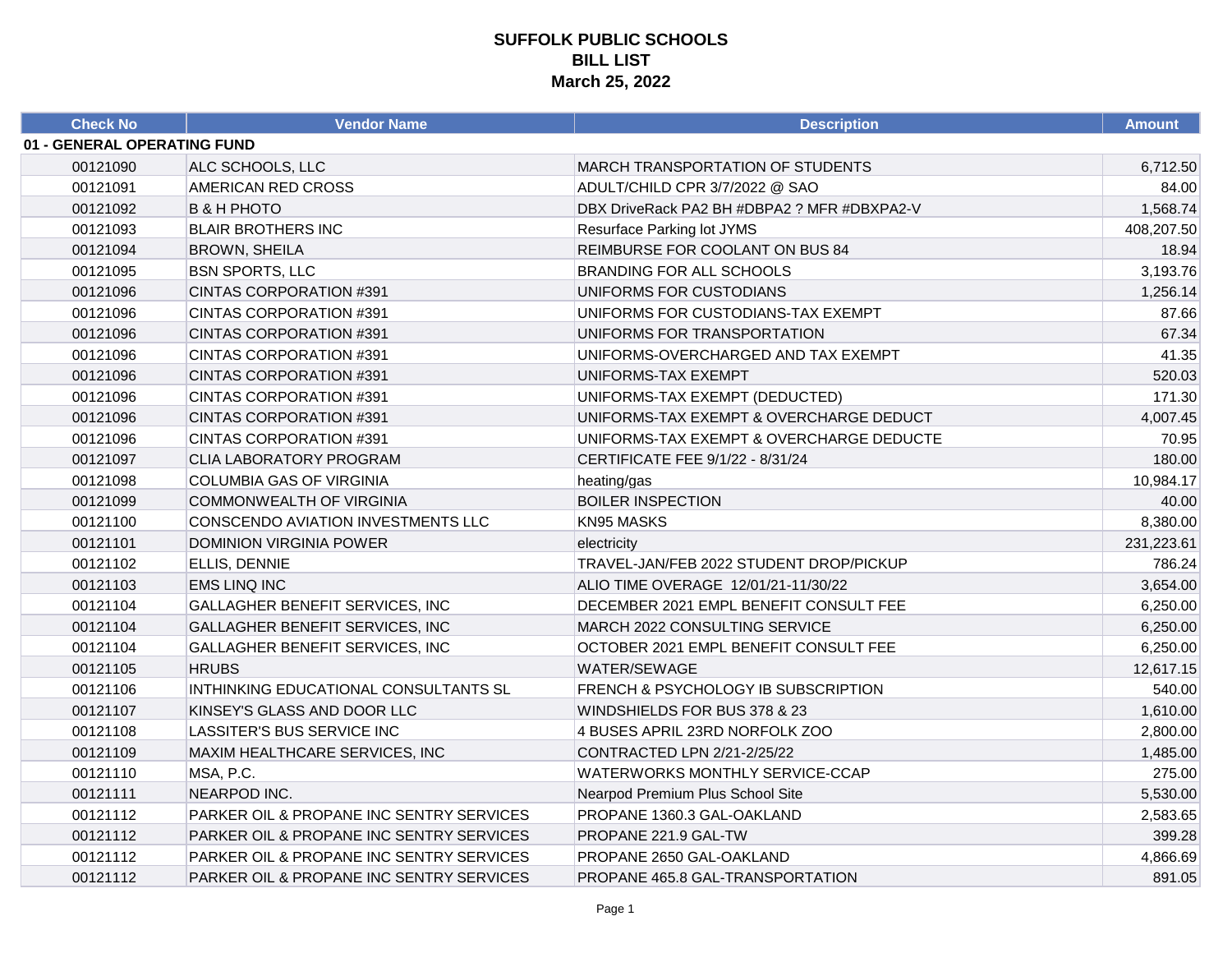| <b>Check No</b> | <b>Vendor Name</b>                                  | <b>Description</b>                                                       | <b>Amount</b> |
|-----------------|-----------------------------------------------------|--------------------------------------------------------------------------|---------------|
| 00121112        | PARKER OIL & PROPANE INC SENTRY SERVICES            | PROPANE 552.9 GAL-TW                                                     | 1,004.51      |
| 00121112        | <b>PARKER OIL &amp; PROPANE INC SENTRY SERVICES</b> | PROPANE 568 GAL-MAINTENANCE                                              | 1,050.70      |
| 00121113        | PHILLIPS, CHRISTOPHER S.                            | <b>ZOO APPRECIATION EVENT DJ</b>                                         | 525.00        |
| 00121114        | PRESCRIPTION FERTILIZER & CHEMICAL COMPA            | ROUNDUP FOR MAINTENANCE                                                  | 1,704.50      |
| 00121115        | PUTNAM, PAUL                                        | <b>GUEST CONDUCTOR ALL-CITY CHOIR FOR MS</b>                             | 300.00        |
| 00121116        | <b>SCHOOL HEALTH INC</b>                            | Pluscare Advanced 1 RRS 1YR - Rescue Ready Service                       | 15,365.00     |
| 00121117        | SOUTHEASTERN FOOTBALL OFF ASSO                      | SUFFOLK MIDDLE SCHOOL FOOTBALL                                           | 3,654.00      |
| 00121118        | THE GORDIAN GROUP, INC                              | License Fees per Commonwealth of Virginia Job Order Contracting Contract | 7,521.47      |
| 00121119        | THE LEX GROUP VA                                    | PETITION FOR REHEARING-ELECTR VACES PREP                                 | 275.00        |
| 00121120        | TREASURER CITY OF SUFFOLK                           | <b>BULK COLLECTION-FEBRUARY 2022</b>                                     | 210.00        |
| 00121120        | TREASURER CITY OF SUFFOLK                           | REFUSE-FRONT LOADER CONT-FEB 2022                                        | 15,190.24     |
| 00121120        | TREASURER CITY OF SUFFOLK                           | <b>TRANSPORTATION EXPENSES-FEB 2022</b>                                  | 43,245.80     |
| 00121121        | UNIFIRST CORPORATION                                | <b>CLEAN 3X5 MATS-OFFICE LOBBY</b>                                       | 5.24          |
| 00121121        | UNIFIRST CORPORATION                                | Uniforms for mechanics                                                   | 336.90        |
| 00121122        | UNIVERSITY OF VIRGINIA                              | Streamin3 program as outlined in attached proposal                       | 2,367.52      |
| 00121123        | VA DEPARTMENT SOCIAL SERVICES                       | <b>REGISTRY SEARCHES-FEBRUARY 2022</b>                                   | 150.00        |
| 00121124        | VA STATE POLICE ACCT.#A0846                         | FINGERPRINT SEARCHES-FEB 2022                                            | 486.00        |
| 00121125        | VA WORKER'S COMPENSATION COMMISSION                 | <b>WORKERS' COMP COMMISSION 2022</b>                                     | 14,093.03     |
| 00121126        | <b>VERIZON</b>                                      | DISTRICT CELL PHONES-MARCH 2022                                          | 1,256.24      |
| 00121127        | <b>VIRGINIAN-PILOT</b>                              | PUBLIC HEARING NOTICE REF# DPR49971638                                   | 160.00        |
| 00121127        | <b>VIRGINIAN-PILOT</b>                              | PUBLIC NOTICE DPR50358137                                                | 160.00        |
| 00121128        | <b>VSBA</b>                                         | <b>HYBRID SCHOOL LAW CONFERENCE-HOWELL</b>                               | 210.00        |
| 00121128        | <b>VSBA</b>                                         | <b>HYBRID SCHOOL LAW CONFERENCE-WALLER</b>                               | 210.00        |
| 00121129        | <b>WELLER TRUCK PARTS</b>                           | <b>CORE CREDIT</b>                                                       | $-1,172.86$   |
| 00121129        | <b>WELLER TRUCK PARTS</b>                           | <b>REPAIRS TO BUS 378</b>                                                | 2,961.07      |
|                 |                                                     |                                                                          | 844.872.86    |

| <b>Check No</b>         | <b>Vendor Name</b>                             | <b>Description</b>                                     | <b>Amount</b> |
|-------------------------|------------------------------------------------|--------------------------------------------------------|---------------|
| <b>02 - GRANTS FUND</b> |                                                |                                                        |               |
| 00121083                | <b>BRAINPOP.COM LLC</b>                        | Subscription-School Combo 24/7-KSES                    | 2,507.81      |
| 00121083                | BRAINPOP.COM LLC                               | Subscription-School Combo 24/7 Renewal CES             | 2,507.81      |
| 00121083                | <b>BRAINPOP.COM LLC</b>                        | Subscription-School Combo 24/7 Renewal-FBES            | 3,266.88      |
| 00121083                | <b>BRAINPOP.COM LLC</b>                        | Subscription-School ELL Renewal-CES                    | 2,507.82      |
| 00121084                | <b>GEORGIA SOUTHERN UNIVERSITY</b>             | Southeast Conference on School Climate 06/06/02        | 2,700.00      |
| 00121085                | <b>PEARSON VUE</b>                             | CompTIA Network+ (Tier 2)                              | 3,792.00      |
| 00121086                | <b>PREVENTION AND TREATMENT RESOURCE PRESS</b> | SUICIDE & DEPRESSION AWARENESS PEN (SKU: SP-DA308-PEN) | 1,316.52      |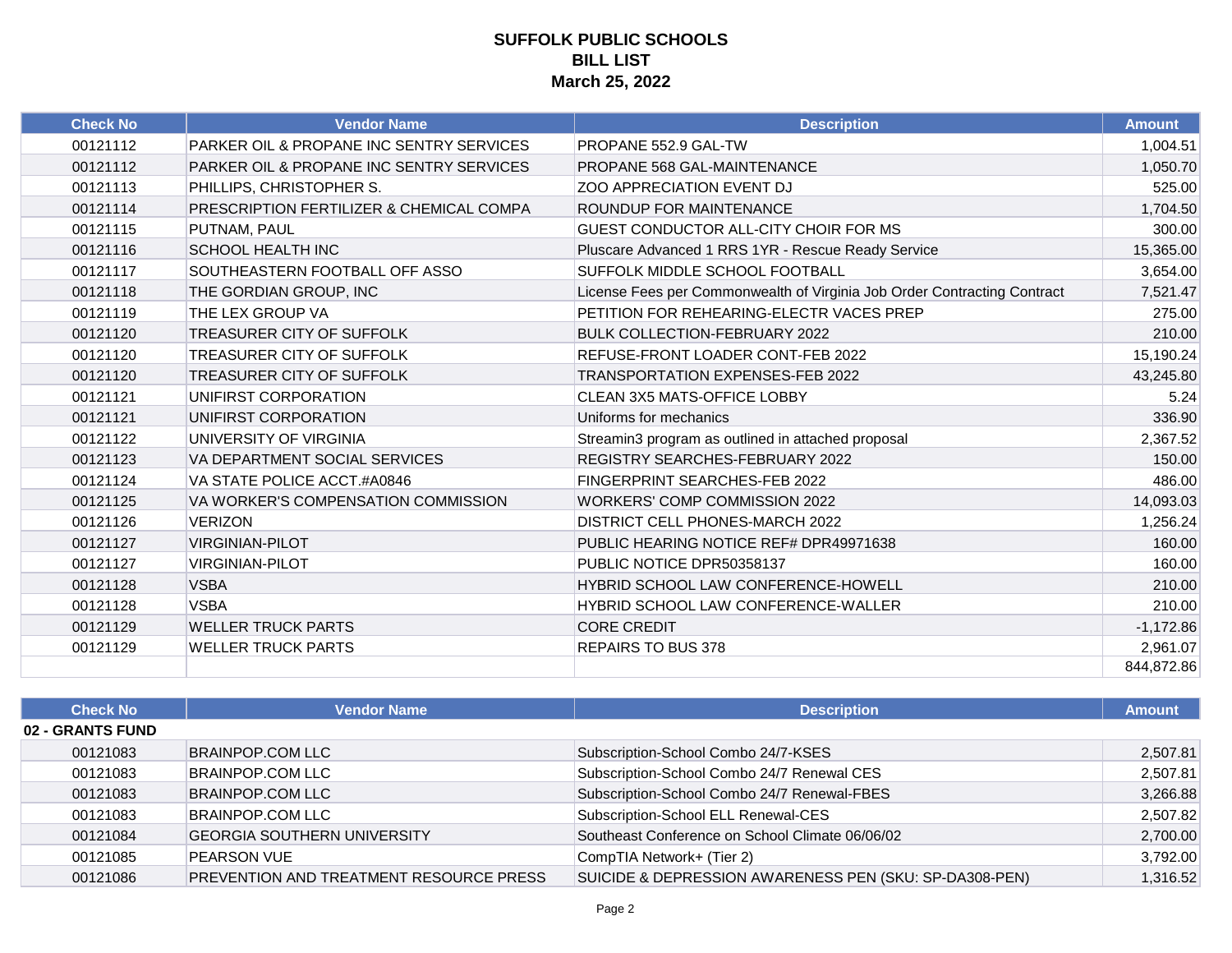| <b>Check No</b> | <b>Vendor Name</b>          | <b>Description</b>                                                      | <b>Amount</b> |
|-----------------|-----------------------------|-------------------------------------------------------------------------|---------------|
| 00121087        | SUCCESSFUL INNOVATION INC   | Family Engagement on Demand-Online Platform-Training & Pro Res Included | 9.800.00      |
| 00121087        | SUCCESSFUL INNOVATION INC   | Family Engagement on Demand-Online Platform-Training & Pro Res Included | 8,191.00      |
| 00121088        | UNIVERSITY INSTRUCTORS, INC | <b>TUTORING SERVICES - K-12 STUDENTS</b>                                | 62,689.55     |
| 00121089        | <b>ZANER-BLOSER</b>         | Building Fact Fluency Kit: Addition & Subtraction                       | 8,357.84      |
| 00121089        | ZANER-BLOSER                | Building Fact Fluency Kit: Multiplication & Division                    | 25,054.64     |
| 00121089        | <b>ZANER-BLOSER</b>         | Shipping                                                                | 37,301.27     |
|                 |                             |                                                                         | 169.993.14    |

| <b>Check No</b>                | <b>Vendor Name</b>                                  | <b>Description</b>         | <b>Amount</b> |
|--------------------------------|-----------------------------------------------------|----------------------------|---------------|
| <b>03 - FOOD SERVICES FUND</b> |                                                     |                            |               |
| 00121112                       | PARKER OIL & PROPANE INC SENTRY SERVICES            | PROPANE 135.1 GAL-JFK      | 257.26        |
| 00121112                       | <b>PARKER OIL &amp; PROPANE INC SENTRY SERVICES</b> | PROPANE 245.1 GAL-JYMS     | 458.88        |
| 00121112                       | <b>PARKER OIL &amp; PROPANE INC SENTRY SERVICES</b> | <b>PROPANE 69.1 GAL-EF</b> | 133.98        |
|                                |                                                     |                            | 850.12        |
|                                |                                                     | <b>GRAND TOTAL</b>         | 1.015.716.12  |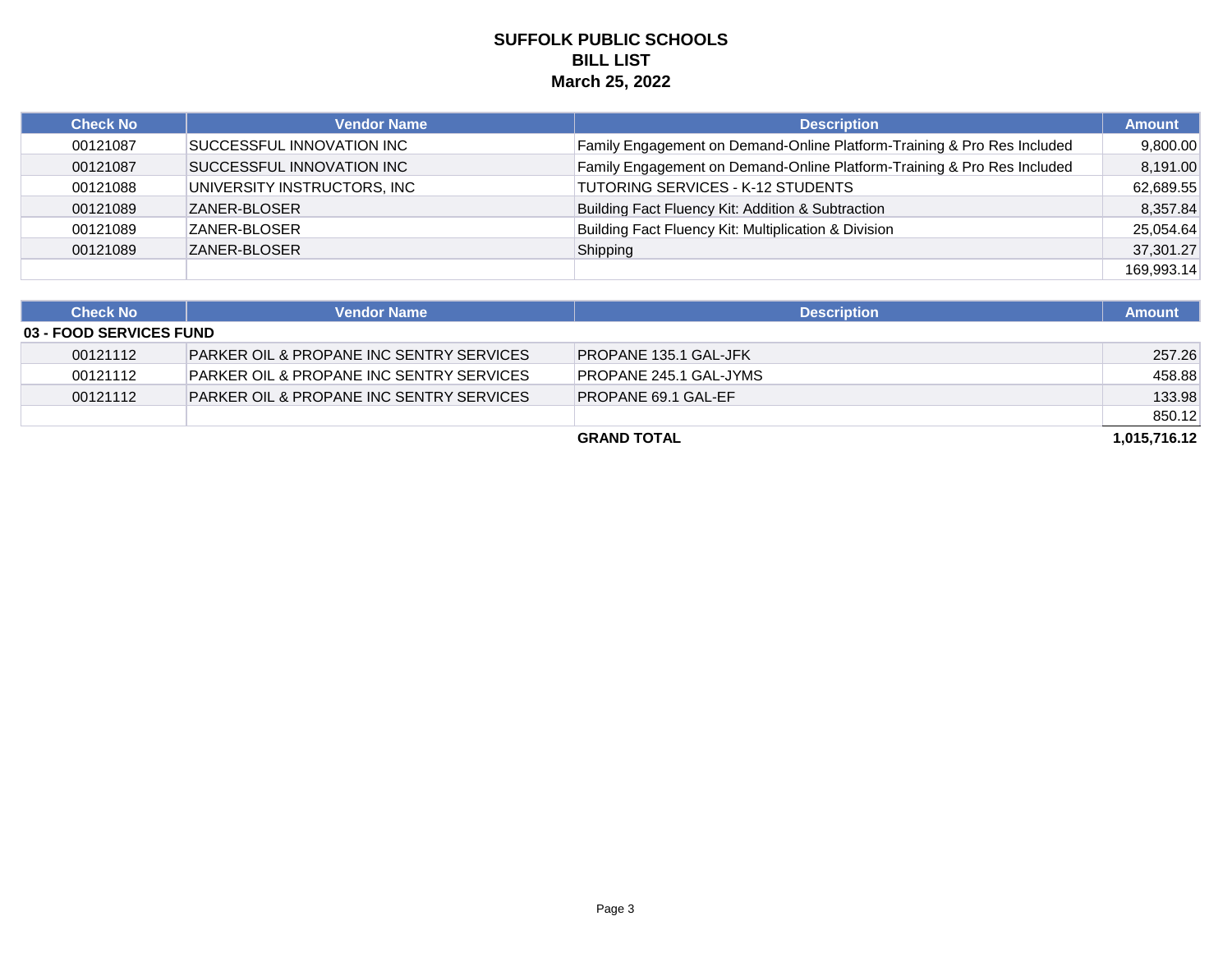### **SUFFOLK PUBLIC SCHOOLS BILL LIST ACH PAYMENTS**

| <b>NAME</b>                | <b>DESCRIPTION</b>           | <b>DATE</b> | <b>AMOUNT</b> |
|----------------------------|------------------------------|-------------|---------------|
| SEDGWICK CLAIMS MANAGEMENT | WORKERS COMP ACH PAYMENT     | 3/1/2022    | 6,479.75      |
| SEDGWICK CLAIMS MANAGEMENT | WORKERS COMP ACH PAYMENT     | 3/2/2022    | 14,628.96     |
| <b>CHERRY BEKAERT</b>      | <b>AUDIT</b>                 | 3/16/2022   | 27,550.00     |
| ANTHEM MEDICAL CLAIMS      | <b>ACH PAYMENT</b>           | 3/21/2022   | 1,572,469.45  |
| <b>VIRGIN PULSE</b>        | <b>WELLNESS ACH PAYMENT</b>  | 3/23/2022   | 8,836.20      |
| <b>BANK OF AMERICA</b>     | PURCHASING CARD TRANSACTIONS | 3/24/2022   | 260,351.26    |
| SEDGWICK CLAIMS MANAGEMENT | WORKERS COMP ACH PAYMENT     | 3/25/2022   | 7.494.50      |
| ANTHEM MEDICAL CLAIMS      | <b>ACH PAYMENT</b>           | 3/28/2022   | 443,134.65    |

**TOTAL 2,340,944.77**